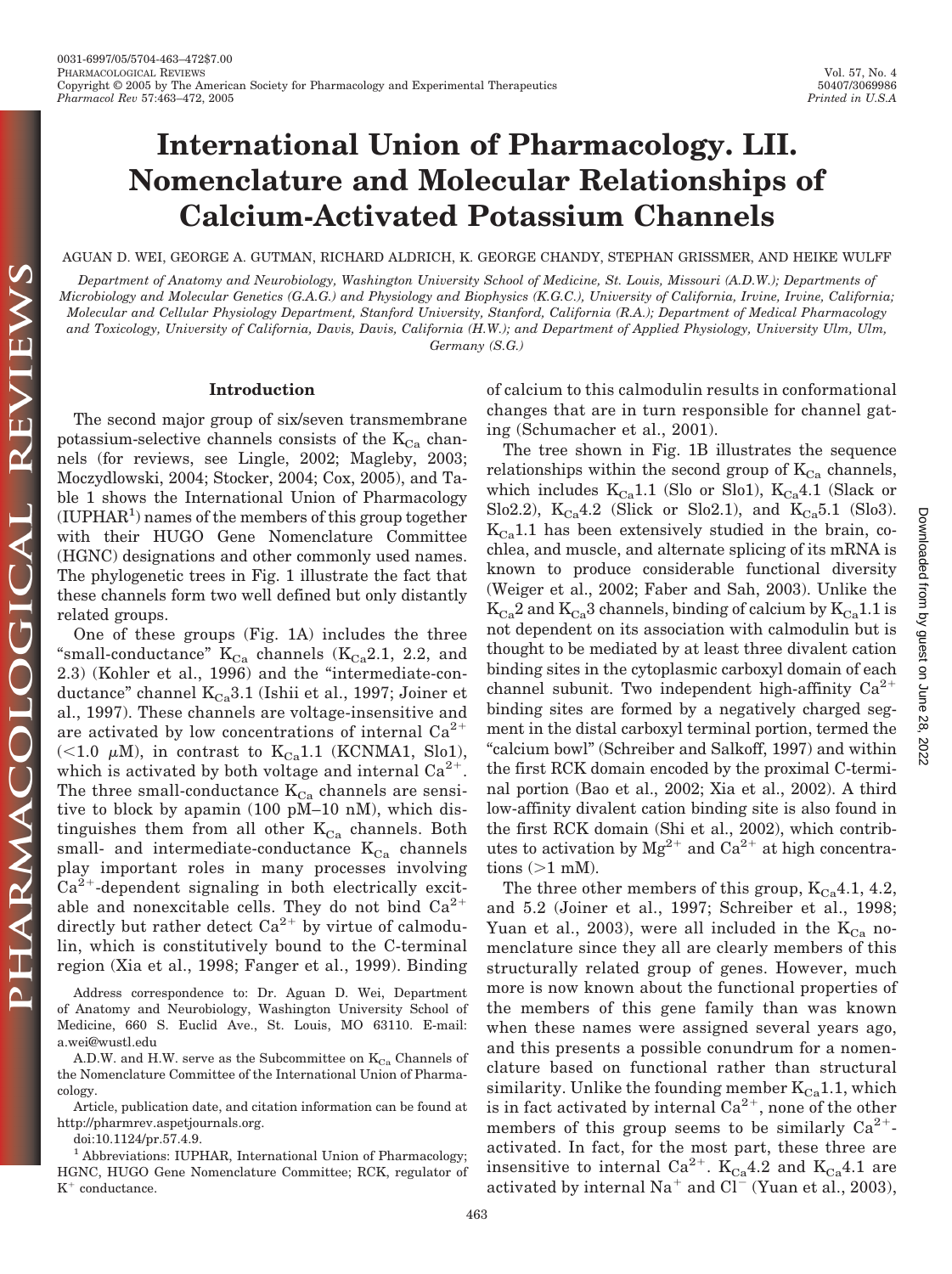TABLE 1 *KCa channels*

IUPHAR names of the members of the  $\mathrm{K}_{\mathrm{Ca}}$  group of potassium channels are shown, together with their HGNC designations and other commonly used names.

| <b>IUPHAR</b>                                | <b>HGNC</b>        | Other         |
|----------------------------------------------|--------------------|---------------|
| $K_{Ca}$ 1.1                                 | KCNMA <sub>1</sub> | Slo, Slo1, BK |
| $K_{C_2}$ 2.1                                | KCNN1              | $SK_{Ca}1$    |
| $K_{Ca}$ 2.2                                 | KCNN <sub>2</sub>  | $SK_{Ca}2$    |
| $K_{C_2}$ 2.3                                | KCNN3              | $SK_{C_2}3$   |
| $K_{c}$ , 3.1                                | KCNN4              | $IK_{Ca}1$    |
| $K_{Ca}4.1$                                  | KCNT <sub>1</sub>  | Slack, Slo2.2 |
| $K_{Ca}4.2$                                  | KCNT <sub>2</sub>  | Slick, Slo2.1 |
| $\rm K_{\rm \scriptscriptstyle C}$ $\rm 5.1$ | <b>KCNU1</b>       | Slo3          |
|                                              |                    |               |

BK, big-conductance  $K^+$  channel; SK, small-conductance  $K^+$  channel; IK, intermediate-conductance  $K^+$  channel.

A



FIG. 1. Phylogenetic tree for  $\mathrm{K}_{\mathrm{Ca}}$  channels. A,  $\mathrm{K}_{\mathrm{Ca}}2/3$  group. B,  $\mathrm{K}_{\mathrm{Ca}}1/$ 4/5 group. Amino acid sequence alignments and phylogenetic analysis for these two groups of four human  $K_{Ca}$  channels were generated as described in the legend for Fig. 1 of "International of Union of Pharmacology LIII. Nomenclature and Molecular Relationships of Voltage-Gated Potassium Channels." No new channels have been added to these topologies since they appeared in the earlier edition of this compendium. IUPHAR and HGNC names of the genes are shown together with other commonly used names and their chromosomal localization.

and  $K_{Ca}$ 5.1 is activated by internal alkalization (OH<sup>-</sup>) (Schreiber et al., 1998). Therefore, although they are structurally related to  $K_{Ca}1.1$ , these three channels cannot correctly be described as "calcium-activated" channels based on functional criteria. This may be a subject for discussion among researchers in this field and those bodies responsible for standardizing gene nomenclature.

Tables 2 through 9 present the  $K_{Ca}$ 1.1 through  $K_{Ca}$ 5.1 channels.

#### REFERENCES

- Bao L, Rapin AM, Holmstrand EC, and Cox DH (2002) Elimination of the  $BK_{Ca}$
- channel's high-affinity Ca<sup>2+</sup> sensitivity. *J Gen Physiol* **120:**173–189.<br>Cox DH (2005) The BK<sub>Ca</sub> channel's Ca<sup>2+</sup>-binding sites, multiple sites, multiple ions. *J Gen Physiol* **125:**253–255.
- Faber ESL and Sah P (2003) Calcium-activated potassium channels: multiple contributions to neuronal function. *Neuroscientist* **9:**181–194.
- Fanger CM, Ghanshani S, Logsdon NJ, Rauer H, Kalman K, Zhou J, Beckingham K, Chandy KG, Cahalan MD, and Aiyar J (1999) Calmodulin mediates calciumdependent activation of the intermediate conductance  $K_{Ca}$  channel,  $IK_{Ca}1$ . *J Biol Chem* **274:**5746 –5754.
- Ishii TM, Silvia C, Hirschberg B, Bond CT, Adelman JP, and Maylie J (1997) A human intermediate conductance calcium-activated potassium channel. *Proc Natl Acad Sci USA* **94:**11651–11656.
- Joiner WJ, Tang MD, Wang LY, Dworetzky SI, Boissard CG, Gan L, Gribkoff VK, and Kaczmarek LK (1998) Formation of intermediate-conductance calciumactivated potassium channels by interaction of Slack and Slo subunits. *Nat Neurosci* **1:**462– 469.
- Joiner WJ, Wang LY, Tang MD, and Kaczmarek LK (1997) hSK4, a member of a novel subfamily of calcium-activated potassium channels. *Proc Natl Acad Sci USA* **94:**11013–11018.
- Kohler M, Hirschberg B, Bond CT, Kinzie JM, Marrion NV, Maylie J, and Adelman JP (1996) Small-conductance, calcium-activated potassium channels from mammalian brain. *Science* **273:**1709 –1714.
- Lingle CJ (2002) Setting the stage for molecular dissection of the regulatory compo-nents of BK channels. *J Gen Physiol* **120:**261–265.
- Magleby KL (2003) Gating mechanism of BK (Slo1) channels: so near, yet so far. *J Gen Physiol* **121:**81–96. Moczydlowski EG (2004) BK channel news: full coverage on the calcium bowl. *J Gen*
- *Physiol* **123:**471– 473. Schreiber M and Salkoff L (1997) A novel calcium-sensing domain in the BK channel.
- *Biophys J* **73:**1355–1363.
- Schreiber M, Wei A, Yuan A, Gaut J, Saito M, and Salkoff L (1998) Slo3, a novel pH-sensitive K<sup>+</sup> channel from mammalian spermatocytes. *J Biol Chem* 273:3509-3516.
- Schumacher MA, Rivard AF, Bachinger HP, and Adelman JP (2001) Structure of the gating domain of a Ca<sup>2+</sup>-activated K<sup>+</sup> channel complexed with Ca<sup>2+</sup>/calmodulin. *Nature (Lond)* **410:**1120 –1124.
- Shi J, Krishnamoorthy G, Yang Y, Hu L, Chaturvedi N, Harilal D, Qin J, and Cui J (2002) Mechanism of magnesium activation of calcium-activated potassium chan-
- nels. *Nature (Lond)* **418:**876–880.<br>Stocker M (2004) Ca<sup>2+</sup>-activated K+ channels: molecular determinants and function of the SK family. *Nat Rev Neurosci* **5:**758 –770.
- Weiger TM, Hermann A, and Levitan IB (2002) Modulation of calcium-activated potassium channels. *J Comp Physiol A Neuroethol Sens Neural Behav Physiol* **188:**79 – 87.
- Xia XM, Fakler B, Rivard A, Wayman G, Johnson-Pais T, Keen JE, Ishii T, Hirschberg B, Bond CT, Lutsenko S, et al. (1998) Mechanism of calcium gating in small-conductance calcium-activated potassium channels. *Nature (Lond)* **395:**503– 507.
- Xia XM, Zeng X, and Lingle CJ (2002) Multiple regulatory sites in large-conductance calcium-activated potassium channels. *Nature (Lond)* **418:**880 – 884.
- Yuan A, Santi CM, Wei A, Wang ZW, Pollak K, Nonet M, Kaczmarek L, Crowder CM, and Salkoff L (2003) The sodium-activated potassium channel is encoded by a member of the Slo gene family. *Neuron* **37:**765–773.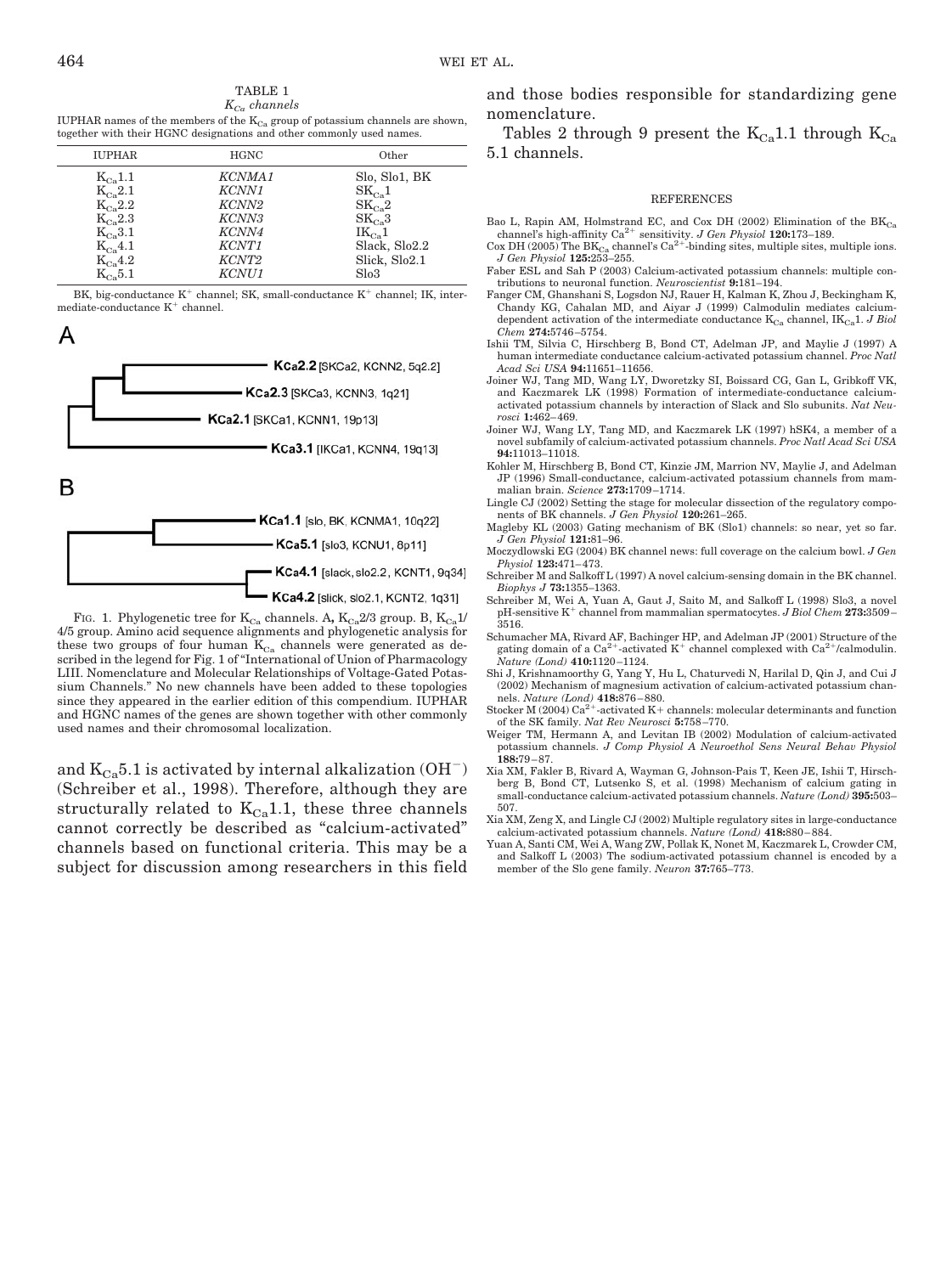| $K_{C_0}$ 1.1 channels        |                                                                                                                                                                                                                                                                                                                        |  |
|-------------------------------|------------------------------------------------------------------------------------------------------------------------------------------------------------------------------------------------------------------------------------------------------------------------------------------------------------------------|--|
| Channel name                  | $K_{Ca}1.1$                                                                                                                                                                                                                                                                                                            |  |
| Description                   | Large conductance, calcium- and voltage-activated potassium channel                                                                                                                                                                                                                                                    |  |
| Other names                   | $Slo^{1-8}$ , Slo1, BK channel, maxi K <sup>+</sup> channel                                                                                                                                                                                                                                                            |  |
| Molecular information         | Human: 1182aa, NM_001014797 (transcript variant 1), chr. 10q22.3, <sup>6</sup> KCNMA1                                                                                                                                                                                                                                  |  |
|                               | Mouse: 1171aa, NM_010610, chr. 14;                                                                                                                                                                                                                                                                                     |  |
|                               | Rat: 1243aa, NM_031828, chr. 15p16                                                                                                                                                                                                                                                                                     |  |
| Associated subunits           | KCNMB1-4, <sup>29</sup> BK- $\beta$ , <sup>9,10</sup> heteromeric association with Slack (rat), <sup>11</sup> $\beta$ 2-adrenergic receptor <sup>23</sup>                                                                                                                                                              |  |
| Functional assays             | Voltage clamp, membrane potential, radioligand binding                                                                                                                                                                                                                                                                 |  |
| Current                       | Maxi $K^+$ calcium-activated current in cochlea, smooth muscle, neurones in brain                                                                                                                                                                                                                                      |  |
| Conductance                   | $260pS^{2-8}$                                                                                                                                                                                                                                                                                                          |  |
| Ion selectivity               | $P_{K}/P_{Na} > 50$                                                                                                                                                                                                                                                                                                    |  |
| Activation                    | Calcium and voltage                                                                                                                                                                                                                                                                                                    |  |
| Inactivation                  | Inactivating $K_{Ca}1.1$ channels have been studied extensively in chromaffin cells and have been<br>reported in other cell types <sup>30,31</sup> ; inactivation is conferred by the $\beta$ 2- and $\beta$ 3-subunits                                                                                                |  |
| Activators                    | Intracellular calcium, NS1608 and NS1619, <sup>12</sup> BMS204352, <sup>13</sup> DHS-1, <sup>14</sup> estradiol, <sup>16</sup> Mg <sup>2+</sup> (1–10 nM) <sup>27</sup>                                                                                                                                                |  |
| Gating inhibitors             | None                                                                                                                                                                                                                                                                                                                   |  |
| <b>Blockers</b>               | TEA (0.14 mM), charybdotoxin (2.9 nM), and iberiotoxin (1.7 nM) <sup>17</sup> ; paxilline (1.9 nM) <sup>15</sup> ; slotoxin<br>$(1.5 \text{ nM})^{18}$ ; BmP09 Chinese scorpion toxin $(27 \text{ nM})^{28}$                                                                                                           |  |
| Radioligands                  | $[1^{25}]$ charybdotoxin ( $K_d = 34$ pM), <sup>19</sup> [ <sup>125</sup> I]iberiotoxin-D17Y/Y36F mutant ( $K_d = 5$ pM), <sup>20</sup> [ <sup>19</sup> F]racemic<br>BMS204352 <sup>13</sup>                                                                                                                           |  |
| Channel distribution          | Ubiquitous, brain (cerebellum, habenula, striatum, olfactory bulb, neocortex, granule and pyramidal<br>cells of the hippocampus), skeletal muscle, smooth muscle (vascular, uterine, gastric, bladder),<br>adrenal cortex, cochlear hair cells, odontoblasts, pancreatic islet cells, colonic and kidney<br>epithelium |  |
| Physiological functions       | Pleiotropic, selectivity coupled with N-type, voltage-activated calcium channels to mediate fast<br>afterhyperpolarization in neurones, electrical tuning of nonspiking properties of cochlear hair<br>cells, presynaptic regulation of neurotransmitter release, effector of calcium sparks in smooth<br>muscles      |  |
| Mutations and pathophysiology | Mouse knockouts of $\alpha$ - and $\beta$ -subunits viable, ataxia, <sup>26</sup> defects in audition, <sup>25</sup> incontinence, <sup>24,32</sup><br>erectile dysfunction <sup>33</sup>                                                                                                                              |  |
| Pharmacological significance  | Channel openers may have applications in stroke, epilepsy, bladder over-reactivity, asthma,<br>hypertension, gastric hypermotility and psychoses <sup>13,17,21</sup>                                                                                                                                                   |  |
| Comments                      | Multiple alternative splice forms exist; stress hormones control alternative splicing <sup>22</sup>                                                                                                                                                                                                                    |  |

aa, amino acids; chr., chromosome; TEA, tetraethylammonium; NS1608, *N*-(3-(trifluoromethyl)phenyl)-*N*-(2-hydroxy-5-chlorophenyl)urea; NS1619, 1-(2-hydroxy-5-trifluoromethyl-phenyl)-5-trifluoromethyl-1,3-dihydro-benzimidazol-2-one; BMS204352, (/)-(5-chloro-2-methoxyphenyl)-1,3-dihydro-3-fluoro-6(trifluoromethyl)-2*H*-indol-2-one.

1. Atkinson NS, Robertson GA, and Ganetzky B (1991) A component of calcium-activated potassium channels encoded by the Drosophila slo locus*. Science* **253:**551–555. 2. Butler A, Tsunoda S, McCobb DP, Wei A, and Salkoff L (1993) mSlo, a complex mouse gene encoding maxi calcium-activated potassium channels*. Science* **261:**221–224. 3. Knaus HG, Garcia-Calvo M, Kaczorowski GJ, and Garcia, ML (1994) Subunit composition of the high conductance calcium-activated potassium channel from smooth

muscle, a representative of the mSlo and slowpoke family of potassium channels*. J Biol Chem* **269:**3921–3924.

4. Pallanck L and Ganetzky B (1994) Cloning and characterization of human and mouse homologs of the Drosophila calcium-activated potassium channel gene, slowpoke*. Hum Mol Genet* **3:** 1239 –1243.

5. Lagrutta A, Shen KZ, North RA, and Adelman JP (1994) Functional differences among alternatively spliced variants of Slowpoke, a Drosophila calcium-activated potassium channel*. J Biol Chem* **269:**20347–20351.

6. Tseng-Crank J, Foster CD, Krause JD, Mertz R, Godinot N, DiChiara TJ, and Reinhart PH (1994) Cloning, expression, and distribution of functionally distinct Ca (2+)-activated K+ channel isoforms from human brain. Neuron 13:1315-1330.

7. Wei A, Solaro C, Lingle C, and Salkoff L (1994) Calcium sensitivity of BK-type KCa channels determined by a separable domain*. Neuron* **13:**671– 681. 8. Meera P, Wallner M, Song M, and Toro L (1997) Large conductance voltage- and calcium-dependent K<sup>+</sup> channel, a distinct member of voltage-dependent ion channels

with seven N-terminal transmembrane segments (S0-S6), an extracellular N terminus, and an intracellular (S9-S10) C terminus. *Proc Natl Acad Sci USA* **94:**14066 –14071. 9. Jiang Z, Wallner M, Meera P, and Toro L (1999) Human and rodent MaxiK channel beta-subunit genes: cloning and characterization*. Genomics* **55:**57– 67.

10. Weiger TM, Holmqvist MH, Levitan IB, Clark FT, Sprague S, Huang WJ, Ge P, Wang C, Lawson D, Jurman ME, et al. (2000) A novel nervous system beta subunit that downregulates human large conductance calcium-dependent potassium channels*. J Neurosci* **20:**3563–3570.

11. Joiner WJ, Tang MD, Wang LY, Dworetzky SI, Boissard CG, Gan L, Gribkoff VK, and Kaczmarek LK (1998) Formation of intermediate-conductance calcium-activated potassium channels by interaction of Slack and Slo subunits *Nat Neurosci* **1:**462– 469.

12. Strobaek D, Christophersen P, Holm NR, Moldt P, Ahring PK, Johansen TE, and Olesen SP (1996) Modulation of the Ca<sup>2+</sup>-dependent K<sup>+</sup> channel, hslo, by the substituted diphenylurea NS 1608, paxilline and internal Ca<sup>2+</sup>. *Neuropharmacology* 35:903-914.

13. Gribkoff VK, Starrett JE, Dworetzky SI, Hewawasam P, Boissard CG, Cook DA, Frantz SW, Heman K, Hibbard JR, Huston K, et al. (2001) Targeting acute ischemic stroke with a calcium-sensitive opener of maxi-Kpotassium channels. *Nat Med* **7:**471– 477.

14. McManus OB, Harris GH, Giangiacomo KM, Feigenbaum P, Reuben JP, Addy ME, Burka JF, Kaczorowski GJ, and Garcia, ML (1993) An activator of calciumdependent potassium channels isolated from a medicinal herb. *Biochemistry* **32:**6128 – 6133.

15. Sanchez M and McManus OB (1996) Paxilline inhibition of the alpha-subunit of the high conductance calcium-activated potassium channel*. Neuropharmacology* **35:**963–968.

16. Valverde MA, Rojas P, Amigo J, Cosmelli D, Orio P, Bahamonde MI, Mann GE, Vergara C and Latorre R (1999) Acute activation of Maxi-K channels (hSlo) by estradiol binding to the beta subunit*. Science* **285:**1929 –1931.

17. Kaczorowski GJ, Knaus HG, Leonard RJ, McManus OB, and Garcia ML (1996) High-conductance calcium-activated potassium channels; structure, pharmacology, and function. *J Bioenerg Biomembr* **28:**255–267.

18. Garcia-Valdes J, Zamudio FZ, Toro L, and Possani LD (2001) Slotoxin, alphaKTx1.11, a new scorpion peptide blocker of MaxiK channels that differentiates between alpha and alpha beta (beta1 or beta4) complexes*. FEBS Lett* **505:**369 –373.

19. Garcia-Calvo M, Knaus HG, McManus OB, Giangiacomo KM, Kaczorowski GJ, and Garcia ML (1994) Purification and reconstitution of the high-conductance, calcium-activated potassium channel from tracheal smooth muscle*. J Biol Chem* **269:**676 – 682. 20. Koschak A, Koch RO, Liu J, Kaczorowski GJ, Reinhart PH, Garcia ML, and Knaus HG (1997) [<sup>125</sup>I]Iberiotoxin-D19Y/Y36F, the first selective, high specific activity

radioligand for high-conductance calcium-activated potassium channels. *Biochemistry* **36:**1943–1952. 21. Coghlan MJ, Carrol WA, and Gopalakrishnan M (2001) Recent developments in the biology and medicinal chemistry of potassium channel modulators: update from

a decade of progress. *J Med Chem* **44:**1–27. 22. Xie J and McCobb DP (1998) Control of alternative splicing of potassium channels by stress hormones*. Science* **280:**443– 446.

23. Liu G, Shi J, Yang L, Cao L, Park SM, Cui J, and Marx SO (2004) Assembly of a Ca2+-dependent BK channel signaling complex by binding to beta2 adrenergic receptor. *EMBO J* **23:**2196 –2205.

# TABLE 2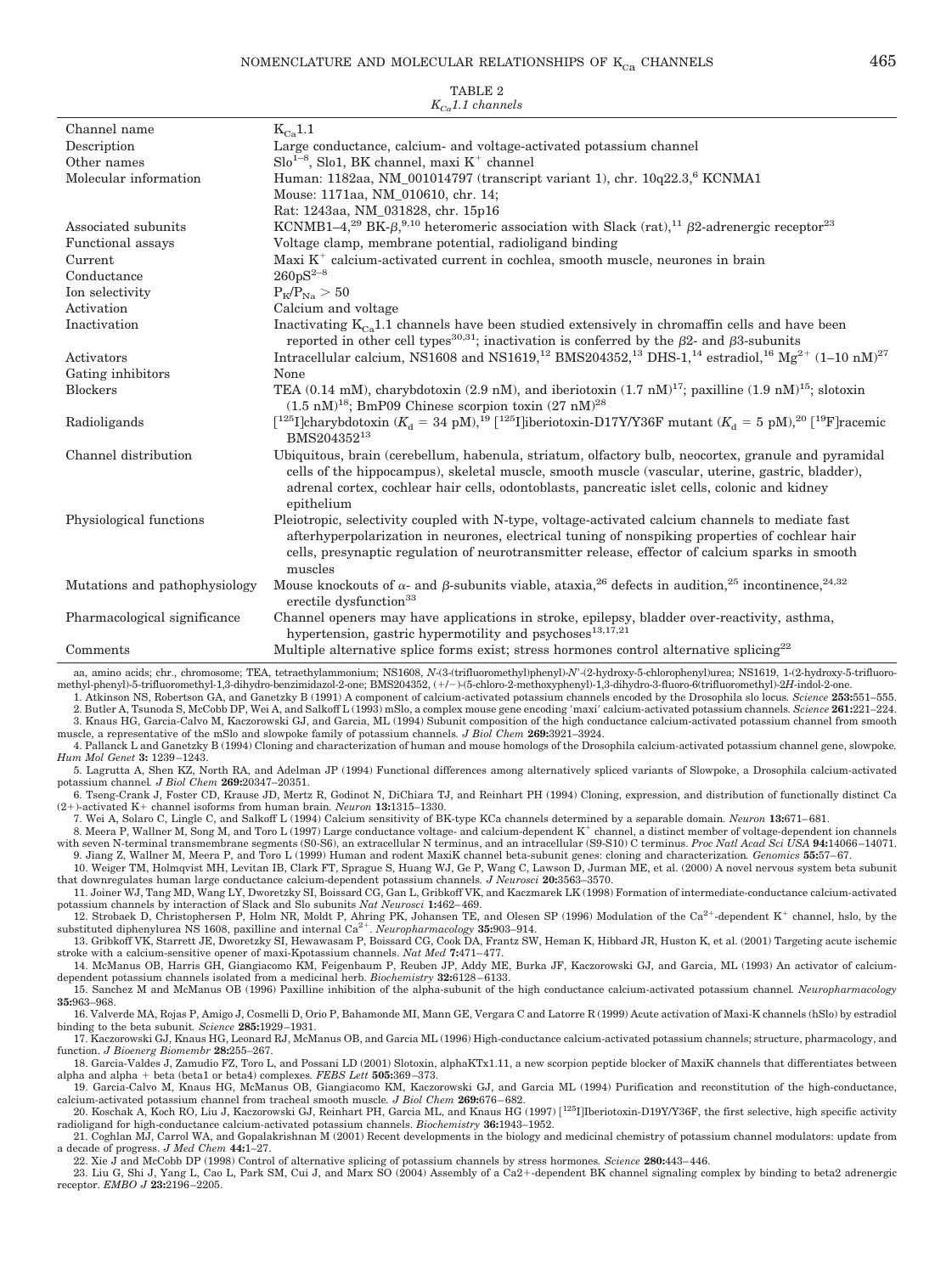### 466 WEI ET AL.

24. Meredith AL, Thorneloe KS, Werner ME, Nelson MT, and Aldrich RW (2004) Overactive bladder and incontinence in the absence of the BK large conductance Ca2-activated K channel. *J Biol Chem* **279:**36746 –36752.

25. Ruttiger L, Sausbier M, Zimmermann U, Winter H, Braig C, Engel J, Knirsch M, Arntz C, Langer P, et al. (2004) Deletion of the Ca2-activated potassium (BK) alpha-subunit but not the BK beta1-subunit leads to progressive hearing loss. *Proc Natl Acad Sci USA* **101:**12922–12927.

26. Sausbier M, Hu H, Arntz C, Feil S, Kamm S, Adelsberger H, Sausbier U, Sailer CA, Feil R, Hofmann F, et al. (2004) Cerebellar ataxia and Purkinje cell dysfunction caused by Ca2+-activated K+ channel deficiency. *Proc Natl Acad Sci USA* 101:9474-9478.

27. Shi J, Krishnamoorthy G, Yang Y, Hu L, Chaturvedi N, Harilal D, Qin J, and Cui J (2002) Mechanism of magnesium activation of calcium-activated potassium channels. *Nature (Lond)* **418:**876 – 880.

28. Yao J, Chen X, Li H, Zhou Y, Yao L, Wu G, Zhang N, Zhou Z, Xu T, Wu H, et al. (2005) BmP09, a long-chain scorpion peptide blocker of BK channels. *J Biol Chem* **280:**14819 –14828.

29. Brenner R, Jegla TJ, Wickenden A, Liu Y, and Aldrich RW (2000) Cloning and functional characterization of novel BK potassium channel beta subunits, hKCNMB3 and hKCNMB4. *J Biol Chem* **275:**6453– 6461.

30. Xia XM, Ding JP, and Lingle CJ (1999) Molecular basis for the inactivation of Ca2- and voltage-dependent BK channels in adrenal chromaffin cells and rat insulinoma tumor cells. *J Neurosci* **19:**5255–5264.

31. Lingle CJ, Solaro CR, Prakriya M, and Ding JP (1996) Calcium-activated potassium channels in adrenal chromaffin cells. *Ion Channels* **4:**261–301. 32. Petkov GV, Bonev AD, Heppner TJ, Brenner R, Aldrich RW, and Nelson MT (2001) Related beta1-subunit of the Ca2-activated K channel regulates contractile activity of mouse urinary bladder smooth muscle. *J Physiol* **537:**443– 452.

33. Werner ME, Zvara P, Meredith AL, Aldrich RW, and Nelson MT (2005) Erectile dysfunction in mice lacking the large conductance calcium-activated potassium (BK) channel. *J Physiol* **567 (Pt 2):**545–556.

TABLE 3 *KCa2.1 channels*

| Channel name                  | $K_{Ca}$ 2.1                                                                                                                                                                                                                                                                                                                                 |
|-------------------------------|----------------------------------------------------------------------------------------------------------------------------------------------------------------------------------------------------------------------------------------------------------------------------------------------------------------------------------------------|
| Description                   | Small-conductance, calcium-activated potassium channel; activated via a calmodulin-dependent mechanism                                                                                                                                                                                                                                       |
| Other names                   | $SK1^{1,2}$ , SKCa1                                                                                                                                                                                                                                                                                                                          |
| Molecular information         | Human: 543aa, NM_002248, chr. 19p13.1, <sup>3</sup> KCNN1                                                                                                                                                                                                                                                                                    |
|                               | Mouse: 580aa, NM_032397, chr. 8                                                                                                                                                                                                                                                                                                              |
|                               | Rat: 536aa, NM_019313, chr. 16p14                                                                                                                                                                                                                                                                                                            |
| Associated subunits           | Calmodulin tightly complexed to $C$ terminus <sup>4</sup>                                                                                                                                                                                                                                                                                    |
| Functional assays             | Electrophysiology                                                                                                                                                                                                                                                                                                                            |
| Current                       | Small-conductance, calcium-activated $K^+$ current in neurones <sup>1</sup>                                                                                                                                                                                                                                                                  |
| Conductance                   | $9.2\text{pS}$ (symmetric K <sup>+</sup> ), $2-3\text{pS}$ (normal Ringer)                                                                                                                                                                                                                                                                   |
| Ion selectivity               | $K^+$ -selective                                                                                                                                                                                                                                                                                                                             |
| Activation                    | Activated by intracellular Ca <sup>2+</sup> ( $K_d$ = 0.7 $\mu$ M, $n_H$ = 4) <sup>4</sup>                                                                                                                                                                                                                                                   |
| Inactivation                  | None                                                                                                                                                                                                                                                                                                                                         |
| Activators                    | Ca <sup>2+</sup> , EBIO (630 $\mu$ M), <sup>5</sup> NS309 (30 nM), <sup>6</sup> riluzole (2 $\mu$ M)                                                                                                                                                                                                                                         |
| Gating inhibitors             | None                                                                                                                                                                                                                                                                                                                                         |
| <b>Blockers</b>               | UCL1684 $(1 \text{ nM})$ , <sup>7</sup> apamin $(8 \text{ nM})$ , <sup>8</sup> tamapin $(42 \text{ nM})$ , <sup>9</sup> leiurotoxin/scyllatoxin $(325 \text{ nM})$ , <sup>10</sup><br>dequalinium (400 nM), leiurotoxin-Dab7 (6 $\mu$ M), <sup>10</sup> fluoxetine (7 $\mu$ M), tubocurarine (23 $\mu$ m),<br>biciculline $(1.1 \mu M)^{14}$ |
| Radioligands                  | $\lceil^{125}\text{I}\rceil$ apamin $^{11}$                                                                                                                                                                                                                                                                                                  |
| Channel distribution          | Brain (amygdala > hippocampus, caudate nucleus, foetal brain > cerebellum > thalamus,                                                                                                                                                                                                                                                        |
|                               | substantia nigra, spinal cord, pituitary gland), oligodendroglioma, glioblastoma, gastric tumour,<br>$a$ orta <sup>4,12</sup>                                                                                                                                                                                                                |
| Physiological functions       | Involved in the afterhyperpolarization in vertebrate neurones                                                                                                                                                                                                                                                                                |
| Mutations and pathophysiology | Not established                                                                                                                                                                                                                                                                                                                              |
| Pharmacological significance  | Modulators of SK channel subtypes may have potential use in the treatment of myotonic muscular<br>dystrophy, gastrointestinal dysmotility, memory disorders, epilepsy narcolepsy, and alcohol<br>intoxication <sup>13</sup>                                                                                                                  |
| Comments                      | Channel is voltage-independent and weakly rectifying; intron-exon structure of $K_{Ca}2.1-K_{Ca}2.3$ (SK)<br>and $K_{Cs}3.1$ (IK) genes are conserved                                                                                                                                                                                        |

aa, amino acids; chr., chromosome; NS309, 6,7-dichloro-1*H*-indole-2,3-dione-3-oxime; SK, small-conductance K<sup>+</sup> channel; IK, intermediate-conductance K<sup>+</sup> channel; EBIO, 1-ethyl-2-benzimidazolinone; UCL1684, 6,12,19,20,25,26-hexahycro-5,27:13,18:21,24-trietheno-11,7-methano-7*H*-dibenzo[*b*,*n*] [1,5,12,16] tetraazacyclotricosine-5,13 dilum ditrifluoroacetate.

1. Kohler M, Hirschberg B, Bond CT, Kinzie JM, Marrion NV, Maylie J, and Adelman JP (1996) Small-conductance, calcium-activated potassium channels from mammalian brain*. Science* **273:**1709 –1714.

2. Litt M, LaMorticella D, Bond CT, and Adelman JP (1999) Gene structure and chromosome mapping of the human small-conductance calcium-activated potassium channel SK1gene (KCNN1). *Cytogenet Cell Genet* **86:**70 –73.

3. Ghanshani S, Wulff H, Miller MJ, Rohm H, Neben A, Gutman GA, Cahalan MD, and Chandy KG (2000) Up-regulation of the IKCa1 potassium channel during T-cell activation. Molecular mechanism and functional consequences*. J Biol Chem* **275:**37137–37149.

4. Xia XM, Fakler B, Rivard A, Wayman G, Johnson-Pais T, Keen JE, Ishii T, Hirschberg B, Bond CT, Lutsenko S, et al. (1998) Mechanism of calcium gating in small-conductance calcium-activated potassium channels. *Nature (Lond)* **395:**503–507.

5. Dale TJ, Cryan JE, Chen MX, Trezise DJ (2002) Partial apamin sensitivity of human small conductance Ca<sup>2+</sup>-activated K<sup>+</sup> channels stable expressed in Chinese hamster ovary cells. *Naunyn Schmiedeberg's Arch Pharmacol* **366:**470 – 477.

6. Strobaek D, Teuber L, Jorgensen TD, Ahring PK, Kaer K, Hansen RS, Olesen SP, Christophersen P, and Skaaning-Jensen B (2004) Activation of human IK and SK  $Ca^{2+}$  -activated K<sup>+</sup> channels by NS309 (6,7-dichloro-1H-indol -activated K<sup>+</sup> channels by NS309 (6,7-dichloro-1H-indole-2,3-dione3-oxime). *Biochim Biophys Acta* 1665:1-5.

7. Strobaek D, Jorgensen TD, Christophersen P, Ahring PK, and Olesen S-P (2000) Pharmacological characterization of small-conductance  $Ca^{2+}$ -activated K<sup>+</sup> channels stably expressed in HEK 293 cells. *Br J Pharmacol* **129:**991–999.

8. Shah M and Haylett DG (2000) The Pharmacology of hSK1 Ca<sup>2+-</sup>activated K<sup>+</sup> channels expressed in mammalian cell lines. *Br J Pharmacol* 129:627–630.

9. Pedarzani P, D'hoedt D, Doorty KB, Wadsworth JD, Joseph JS, Jeyaseelan K, Kini RM, Gadre SV, Sapatnekar SM, Stocker M, et al. (2002) Tamapin, a venompeptide from the Indian red scorpion (*Mesobuthus tamulus*) that targets small conductance Ca<sup>2+</sup>-activated K<sup>+</sup> channels and after hyperpolarization currents in central neurons. *J Biol Chem* **277:**46101– 46109.

10. Shakkottai VG, Regaya I, Wulff H, Fajloun Z, Tomita H, Fathallah M, Cahalan MD, Gargus JJ, Sabatier JM, and Chandy KG (2001) Design and characterization of a highly selective peptide inhibitor of the small conductance calcium-activated K<sup>+</sup> channel, SKCa2. J Biol Chem 276:43145–43151.

11. Romey G, Hugues M, Schmid-Antomarchi H, and Lazdunski M (1984) Apamin: a specific toxin to study a class of Ca2-dependent K channels. *J Physiol (Paris)* **79:**259–264. 12. Stocker M and Pedarzani P (2000) Differential distribution of three  $Ca^{2+}$ -activated K<sup>+</sup> channel subunits, SK1, SK2, and SK3, in the adult rat central nervous system. *Mol Cell Neurosci* **15:**476 – 493.

13. Coghlan MJ, Carrol WA, and Gopalakrishnan M (2001) Recent developments in the biology and medicinal chemistry of potassium channel modulators: update from a decade of progress. *J Med Chem* **44:**1–27.

14. Khawaled R, Bruening-Wright A, Adelman JP, and Maylie J (1999) Bicuculline block of small-conductance calcium-activated potassium channels. *Pflugers Arch Eur J Physiol* **438:**314 –321.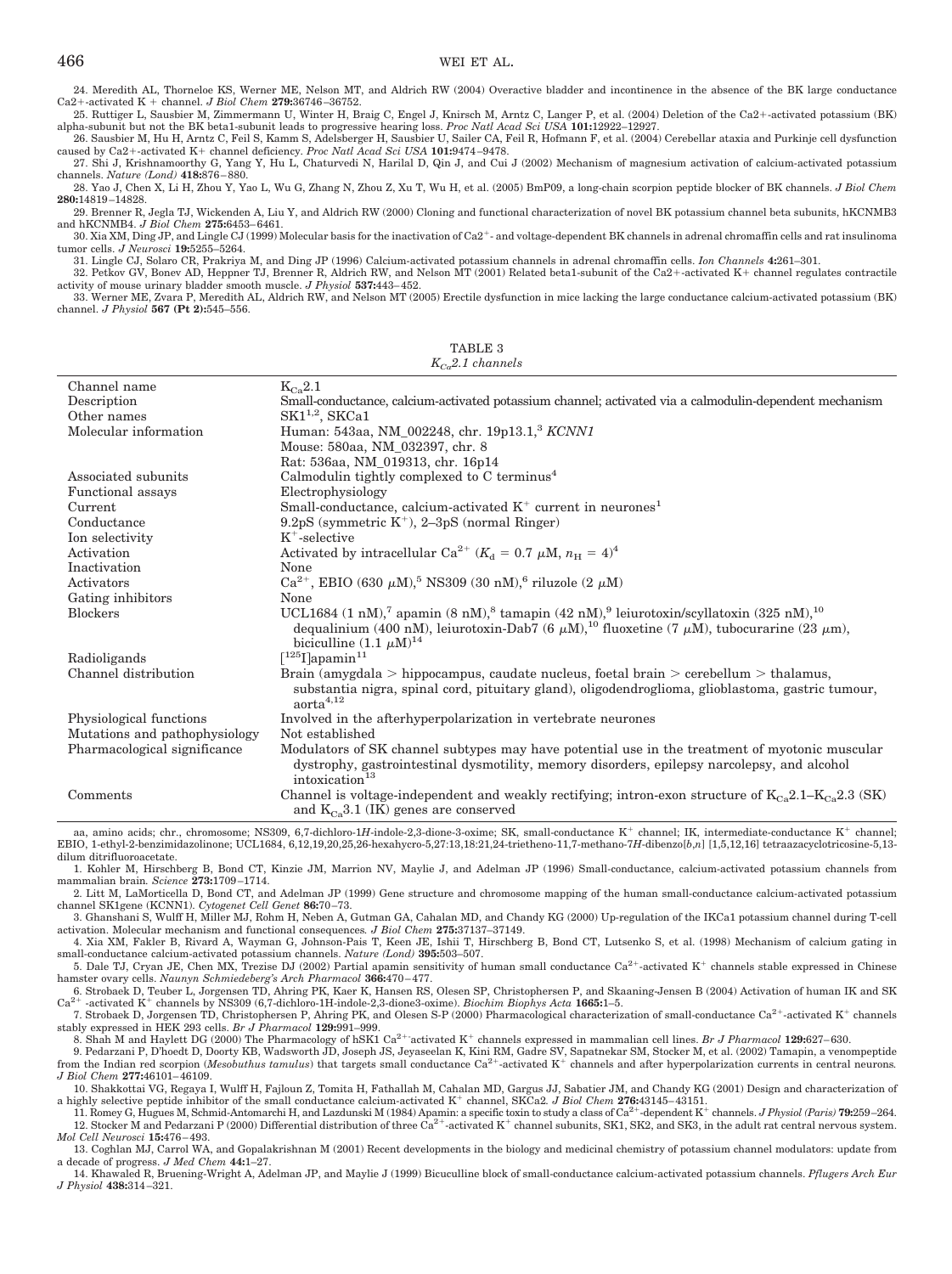| $K_{\alpha}$ 2.2 channels     |                                                                                                                                                                                                                                                                                                                                                                                                                                                                                       |  |
|-------------------------------|---------------------------------------------------------------------------------------------------------------------------------------------------------------------------------------------------------------------------------------------------------------------------------------------------------------------------------------------------------------------------------------------------------------------------------------------------------------------------------------|--|
| Channel name                  | $K_{Ca}2.2$                                                                                                                                                                                                                                                                                                                                                                                                                                                                           |  |
| Description                   | Small-conductance, calcium-activated potassium channel; activated via a calmodulin-dependent mechanism                                                                                                                                                                                                                                                                                                                                                                                |  |
| Other names                   | SK2 <sup>1</sup> SKCa2                                                                                                                                                                                                                                                                                                                                                                                                                                                                |  |
| Molecular information         | Human: 579aa, NM_021614 (transcript variant 1), chr. 5q22.3, <sup>2</sup> KCNN2                                                                                                                                                                                                                                                                                                                                                                                                       |  |
|                               | Mouse: 574aa, NM 080465, chr. 18                                                                                                                                                                                                                                                                                                                                                                                                                                                      |  |
|                               | Rat: 580aa, NM 019314, chr. 18q11                                                                                                                                                                                                                                                                                                                                                                                                                                                     |  |
| Associated subunits           | Calmodulin tightly complexed to C terminus, 3,4 protein kinase CK2 and protein phosphatase $2A^{23}$                                                                                                                                                                                                                                                                                                                                                                                  |  |
| Functional assays             | Electrophysiology                                                                                                                                                                                                                                                                                                                                                                                                                                                                     |  |
| Current                       | Small-conductance, calcium-activated $K^+$ current in neurones possibly underlies the medium $I_{AHP}$<br>current in hippocampal neurones                                                                                                                                                                                                                                                                                                                                             |  |
| Conductance                   | 9.9pS (symmetric $K^+$ ), 2-3pS (normal Ringer) <sup>5</sup>                                                                                                                                                                                                                                                                                                                                                                                                                          |  |
| Ion selectivity               | $K^+$ -selective <sup>5</sup>                                                                                                                                                                                                                                                                                                                                                                                                                                                         |  |
| Activation                    | Activated by intracellular Ca <sup>2+</sup> ( $K_d$ = 0.6 $\mu$ M, $n_H$ = 4) <sup>5</sup>                                                                                                                                                                                                                                                                                                                                                                                            |  |
| Inactivation                  | None                                                                                                                                                                                                                                                                                                                                                                                                                                                                                  |  |
| Activators                    | EBIO, <sup>6</sup> chlorzoxazone, zoxazolamine, <sup>7</sup> NS309 (30 nM), <sup>8</sup> riluzole (2 $\mu$ M)                                                                                                                                                                                                                                                                                                                                                                         |  |
| Gating inhibitors             | None                                                                                                                                                                                                                                                                                                                                                                                                                                                                                  |  |
| <b>Blockers</b>               | Tamapin (24 pM), <sup>9</sup> apamin (60–200 pM), <sup>1,10</sup> leiurotoxin/scyllatoxin (200 pM), leiuritoxin-Dab7 (3.8<br>nM), PO5 (22 nM), Tskappa (80 nM), Pi1-OH (>1 $\mu$ M), Pi1-NH2 (100 nM), and maurotoxin (1<br>$\mu$ M), <sup>11</sup> UCL1684 (250pM), <sup>12</sup> tubocurarine (5 $\mu$ M) <sup>10</sup> ; with micromolar affinity: amitriptyline,<br>carbamazepine, chlorpromazine, cyproheptadine, fluoxetine, imipramine, tacrine, trifluperazine, <sup>13</sup> |  |
|                               | biciculline $(1.1 \mu M)^{22}$                                                                                                                                                                                                                                                                                                                                                                                                                                                        |  |
| Radioligands                  | $\rm [^{125}I]$ apamin $^{14}$                                                                                                                                                                                                                                                                                                                                                                                                                                                        |  |
| Channel distribution          | Brain (spinal cord > hippocampus, cerebellum > amygdala > foetal brain > corpus callosum,<br>thalamus, caudate nucleus, substantia nigra), <sup>15</sup> pituitary gland, melanocyte, melanoma, germ cell<br>tumor, prostate, oligodendroglioma, lung, Jurkat T cells, $^{16}$ liver, heart, $^{17}$ skeletal muscle,<br>myometrium                                                                                                                                                   |  |
| Physiological functions       | Underlies the medium after hyperpolarization in vertebrate neurones <sup>18,19</sup>                                                                                                                                                                                                                                                                                                                                                                                                  |  |
| Mutations and pathophysiology | Dominant-negative suppression of $K_{Ca}$ 2.2 channels in deep cerebellar nuclei in a transgenic mouse<br>causes cerebellar ataxia <sup>20</sup>                                                                                                                                                                                                                                                                                                                                      |  |
| Pharmacological significance  | Modulators of SK channel subtypes may have potential use in the treatment of myotonic muscular<br>dystrophy, gastrointestinal dysmotility, memory disorders, epilepsy, narcolepsy, and alcohol<br>intoxication <sup>21</sup> ; K <sub>Ca</sub> 2.2 openers have been proposed for the treatment of cerebellar ataxia <sup>20</sup>                                                                                                                                                    |  |
| Comments                      | The channel is voltage-independent and weakly rectifying; shared intron-exon structure with<br>members of the $K_{Ca}$ 2 and $K_{Ca}$ 3 subfamilies <sup>2</sup>                                                                                                                                                                                                                                                                                                                      |  |

aa, amino acids; chr., chromosome; NS309, 6,7-dichloro-1H-indole-2,3-dione-3-oxime; SK, small-conductance K<sup>+</sup> channel; EBIO, 1-ethyl-2-benzimidazolinone; UCL1684, 6,12,19,20,25,26-hexahycro-5,27:13,18:21,24-trietheno-11,7-methano-7*H*-dibenzo [*b*,*n*] [1,5,12,16] tetraazacyclotricosine-5,13-dilum ditrifluoroacetate.

1. Kohler M, Hirschberg B, Bond CT, Kinzie JM, Marrion NV, Maylie J, and Adelman JP (1996) Small-conductance, calcium-activated potassium channels from mammalian brain*. Science* **273:**1709 –1714. 2. Ghanshani S, Wulff H, Miller MJ, Rohm H, Neben A, Gutman GA, Cahalan MD, and Chandy KG (2000) Up-regulation of the IKCa1 potassium channel during T-cell

activation. Molecular mechanism and functional consequences*. J Biol Chem* **275:**37137–37149.

3. Xia XM, Fakler B, Rivard A, Wayman G, Johnson-Pais T, Keen JE, Ishii T, Hirschberg B, Bond CT, Lutsenko S, et al. (1998) Mechanism of calcium gating in small-conductance calcium-activated potassium channels. *Nature (Lond)* **395:**503–507. 4. Schumacher MA, Rivard AF, Bachinger HP, and Adelman JP (2001) Structure of the gating domain of a Ca<sup>2+</sup>-activated K<sup>+</sup> channel complexed with Ca<sup>2+</sup>/calmodulin.

*Nature (Lond)* **410:**1120 –1124. 5. Hirschberg B, Maylie J, Adelman JP, and Marrion NV (1998) Gating of recombinant small-conductance Ca-activated K channels by calcium. *J Gen Physiol* **111:**565–581.

6. Pedarzani P, Mosbacher J, Rivard A, Cingolani LA, Oliver D, Stocker M, Adelman JP, and Fakler B (2001) Control of electrical activity in central neurons by modulating the gating of small-conductance  $Ca^{2+}$ -activated  $K^+$  channels. *J Biol Chem* 276:9762–9769.

 $\tilde{7}$ . Cao Y, Dreixler JC, Roizen JD, Roberts MT, and Houamed KM (2001) Modulation of recombinant small-conductance Ca<sup>2+</sup>-activated K<sup>+</sup> channels by the muscle relaxant chlorzoxazone and structurally related compounds

chlorzoxazone and structurally related compounds. J Pharmacol Exp Ther 296:683–689.<br>8. Strobaek D, Teuber L, Jorgensen TD, Ahring PK, Kaer K, Hansen RS, Olesen SP, Christophersen P, and Skaaning-Jensen B (2004) Activation

9. Pedarzani P, D'hoedt D, Doorty KB, Wadsworth JD, Joseph JS, Jeyaseelan K, Kini RM, Gadre SV, Sapatnekar SM, Stocker M, et al. (2002) Tamapin, a venompeptide from the Indian red scorpion (*Mesobuthus tamulus*) that targets small conductance  $Ca^{2+}$ -activated  $K^+$  channels and after hyperpolarization currents in central neurons. *J Biol Chem* **277:**46101– 46109.

10. Ishii TM, Maylie J, and Adelman JP (1997) Determinants of apamin and d-tubocurarine block in SK potassium channels*. J Biol Chem* **272:**23195–23200.

11. Shakkottai VG, Regaya I, Wulff H, Fajloun Z, Tomita H, Fathallah M, Cahalan MD, Gargus JJ, Sabatier JM, and Chandy KG (2001) Design and characterization of a highly selective peptide inhibitor of the small conductance calcium-activated K<sup>+</sup> channel, SKCa2. J Biol Chem 276:43145-43151. 12. Fanger CM, Rauer H, Neben AL, Miller MJ, Rauer H, Wulff H, Rosa JC, Ganellin CR, Chandy KG, and Cahalan MD (2000) Calcium-activated potassium channels

sustain calcium signaling in T lymphocytes. Selective blockers and manipulated channel expression levels*. J Biol Chem* **276:** 12249 –12256. 13. Dreixler JC, Bian J, Cao Y, Roberts MT, Roizen JD, and Houamed KM (2000) Block of rat brain recombinant SK channels by tricyclic antidepressants and related

compounds. *Eur J Pharmacol* **401:**1–7. 14. Romey G, Hugues M, Schmid-Antomarchi H, and Lazdunski M (1984) Apamin: a specific toxin to study a class of Ca2-dependent K channels. *J Physiol (Paris)* **79:**259–264.

15. Stocker M and Pedarzani P (2000) Differential distribution of three  $Ca^{2+}$ -activated K<sup>+</sup> channel subunits, SK1, SK2, and SK3, in the adult rat central nervous system. *Mol Cell Neurosci* **15:**476 – 493. 16. Jager H, Adelman JP, and Grissmer S (2000) SK2 encodes the apamin-sensitive Ca (2)-activated K() channels in the human leukemic T cell line, Jurkat*. FEBS*

*Lett* **469:**196 –202.

17. Xu Y, Tuteja D, Zhang Z, Xu D, Zhang Y, Rodriguez J, Nie L, Tuxson HR, Young JN, Glatter KA, et al. (2003) Molecular identification and functional roles of a  $Ca^{2+}$ -activated K<sup>+</sup> channel in human and mouse hearts. <sup>+</sup>-activated K<sup>+</sup> channel in human and mouse hearts. *J Biol Chem* 278:49085-49094. 18. Villalobos C, Shakkottai VG, Chandy KG, Michelhaugh SK, and Andrade R (2004) SKCa channels mediate the medium but not the slow calcium-activated

afterhyperpolarization in cortical neurons*. J Neurosci* **24:**3537–3542. 19. Bond CT, Herson PS, Strassmaier T, Hammond R, Stackman R, Maylie J, and Adelman JP (2004) Small conductance  $Ca^{2+}$ -activated K<sup>+</sup> channel knock-out mice reveal

the identity of calcium-dependent afterhyperpolarization currents*. J Neurosci* **24:**5301–5306. 20. Shakkottai VG, Chou CH, Oddo S, Sailer CA, Knaus HG, Gutman GA, Barish ME, LaFerla FM, and Chandy KG (2004) Enhanced neuronal excitability in the absence

of neurodegeneration induces cerebellar ataxia. *J Clin Investig* **113:**582–590. 21. Coghlan MJ, Carrol WA, and Gopalakrishnan M (2001) Recent developments in the biology and medicinal chemistry of potassium channel modulators: update from a decade of progress. *J Med Chem* **44:**1–27.

22. Khawaled R, Bruening-Wright A, Adelman JP, and Maylie J (1999) Bicuculline block of small-conductance calcium-activated potassium channels. *Pflugers Arch Eur J Physiol* **438:**314 –321.

23. Bildl W, Strassmaier T, Thurm H, Andersen J, Eble S, Oliver D, Knipper M, Mann M, Schulte U, Adelman JP, et al. (2004) Protein Kinase CK2 is coassembled with small conductance Ca2+-activated K+ channels and regulates channel gating. Neuron 43:847-858.

|  | TABLE |  |
|--|-------|--|
|  |       |  |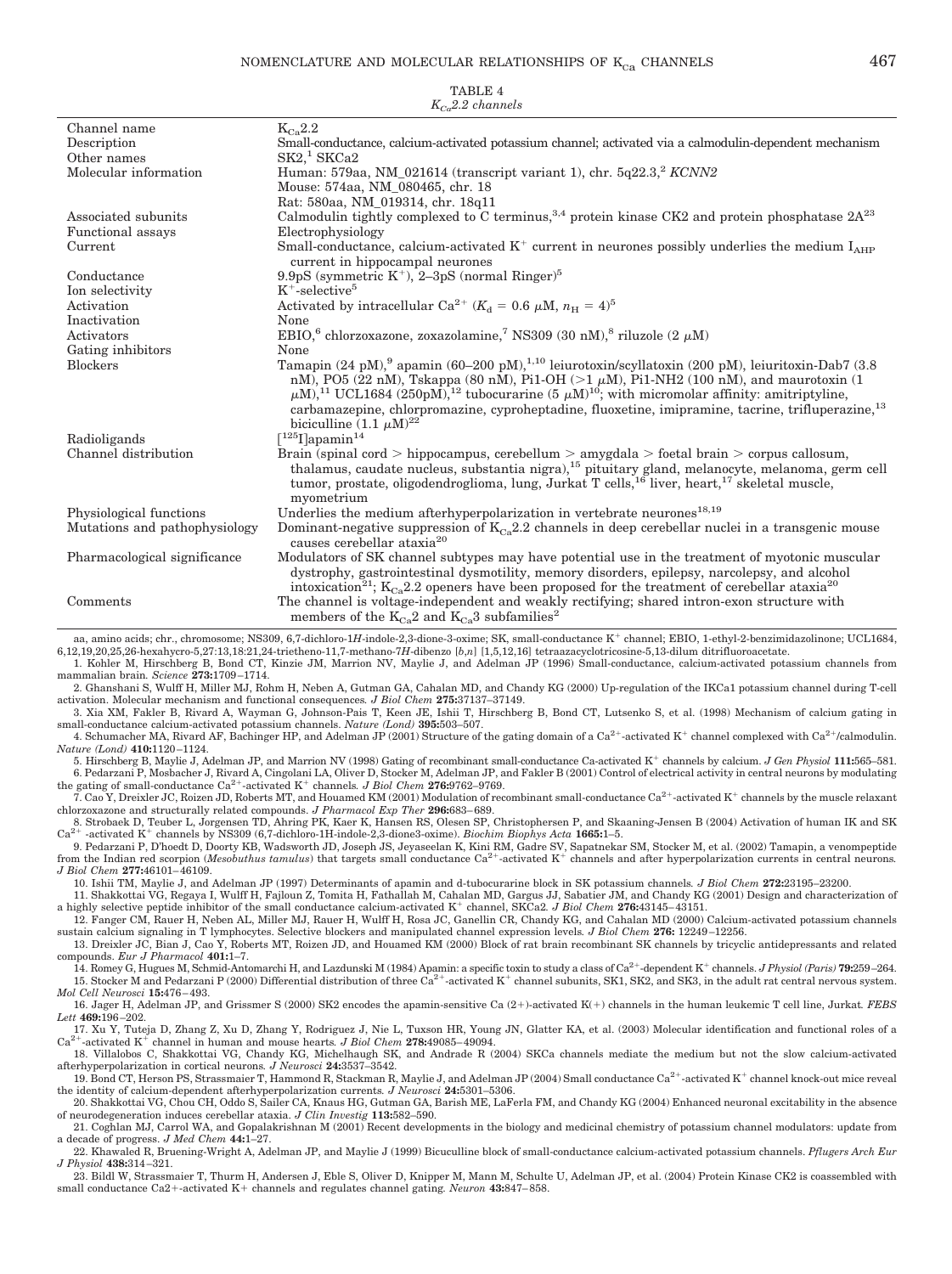468 WEI ET AL.

| TABLE 5               |
|-----------------------|
| $K_{Ca}$ 2.3 channels |

|                                            | $\Lambda_{Ca}$ channers                                                                                                                                                                                                                                                                                                                                                                                                                                                                                                                                                                                                                                                                                                                                                                                                                        |
|--------------------------------------------|------------------------------------------------------------------------------------------------------------------------------------------------------------------------------------------------------------------------------------------------------------------------------------------------------------------------------------------------------------------------------------------------------------------------------------------------------------------------------------------------------------------------------------------------------------------------------------------------------------------------------------------------------------------------------------------------------------------------------------------------------------------------------------------------------------------------------------------------|
| Channel name                               | $K_{Ca}2.3$                                                                                                                                                                                                                                                                                                                                                                                                                                                                                                                                                                                                                                                                                                                                                                                                                                    |
| Description                                | Small-conductance, calcium-activated potassium channel activated via a calmodulin-dependent<br>mechanism                                                                                                                                                                                                                                                                                                                                                                                                                                                                                                                                                                                                                                                                                                                                       |
| Other names                                | SK3, <sup>1</sup> hKCa3, SKCa3 <sup>2</sup>                                                                                                                                                                                                                                                                                                                                                                                                                                                                                                                                                                                                                                                                                                                                                                                                    |
| Molecular information                      | Human: 736aa, NM_002249 (transcript variant 1), chr. 1q21.3, <sup>3,4</sup> KCNN3                                                                                                                                                                                                                                                                                                                                                                                                                                                                                                                                                                                                                                                                                                                                                              |
|                                            | Mouse: 731aa, NM_080466, chr. 3                                                                                                                                                                                                                                                                                                                                                                                                                                                                                                                                                                                                                                                                                                                                                                                                                |
|                                            | Rat: 732aa, NM 019315, chr. 2q34                                                                                                                                                                                                                                                                                                                                                                                                                                                                                                                                                                                                                                                                                                                                                                                                               |
| Associated subunits                        | Calmodulin tightly complexed to C terminus <sup>5,6</sup>                                                                                                                                                                                                                                                                                                                                                                                                                                                                                                                                                                                                                                                                                                                                                                                      |
| <b>Functional</b> assays                   | Patch-clamp                                                                                                                                                                                                                                                                                                                                                                                                                                                                                                                                                                                                                                                                                                                                                                                                                                    |
| Current                                    | Small-conductance, calcium-activated $K^+$ current in neurones <sup>7</sup>                                                                                                                                                                                                                                                                                                                                                                                                                                                                                                                                                                                                                                                                                                                                                                    |
| Conductance                                | Not determined                                                                                                                                                                                                                                                                                                                                                                                                                                                                                                                                                                                                                                                                                                                                                                                                                                 |
| Ion selectivity                            | $K^+$ -selective                                                                                                                                                                                                                                                                                                                                                                                                                                                                                                                                                                                                                                                                                                                                                                                                                               |
| Activation                                 | Activated by intracellular Ca <sup>2+</sup> ( $K_d = 0.6$ uM) <sup>8</sup>                                                                                                                                                                                                                                                                                                                                                                                                                                                                                                                                                                                                                                                                                                                                                                     |
| Inactivation                               | None                                                                                                                                                                                                                                                                                                                                                                                                                                                                                                                                                                                                                                                                                                                                                                                                                                           |
| Activators                                 | EBIO, riluzole (3 $\mu$ M), <sup>9</sup> NS309 (30 nM) <sup>10</sup>                                                                                                                                                                                                                                                                                                                                                                                                                                                                                                                                                                                                                                                                                                                                                                           |
| Gating inhibitors                          | None                                                                                                                                                                                                                                                                                                                                                                                                                                                                                                                                                                                                                                                                                                                                                                                                                                           |
| <b>Blockers</b>                            | Leiurotoxin/scyllatoxin (1.1 nM), apamin (10 nM), PO5 (25 nM), Tskappa (197 nM), Pi1-OH (330 nM),<br>and Pi1-NH2 (250 nM), <sup>11</sup> UCL1684 (9.5 nM) <sup>12</sup> ; with micromolar affinity: bicuculline, <sup>9</sup> amitriptyline,<br>fluoxetine, desipramine, imipramine, nortriptyline, fluphenazine, promethazine, chlorpromazine                                                                                                                                                                                                                                                                                                                                                                                                                                                                                                 |
| Radioligands                               | $\lceil 1251 \rceil$ apamine <sup>13</sup>                                                                                                                                                                                                                                                                                                                                                                                                                                                                                                                                                                                                                                                                                                                                                                                                     |
| Channel distribution                       | Brain (substantia nigra $>$ amygdala, caudate nucleus, thalamus, hippocampus, ventral tegmental<br>area, cerebellum, spinal cord $>$ corpus callosum, foetal brain), lymphocytes (germinal center B<br>cells, tonsillar B cells, Burkitt's lymphoma, microglia), skeletal muscle (increased denervated<br>muscle, myotonic dystrophy), myometrium, prostate, kidney, heart, pituitary gland, liver,<br>pancreas, colon, germinal cells, head, neck, ovary, vascular endothelium <sup>1,3,14-19</sup>                                                                                                                                                                                                                                                                                                                                           |
| Physiological functions                    | Involved in the afterhyperpolarization in vertebrate neurones <sup>7,17</sup> (any newer comments on this?)                                                                                                                                                                                                                                                                                                                                                                                                                                                                                                                                                                                                                                                                                                                                    |
| Mutations and pathophysiology              | Longer polyglutamine repeats are over-represented in schizophrenic (especially negative-symptom<br>form) <sup>2,18</sup> individuals and in patients with anorexia nervosa <sup>20</sup> and spinocerebellar ataxia <sup>21</sup> ; a four-<br>base deletion has been found in a patient with schizophrenia <sup>22</sup> that truncates the protein just<br>before the S1 segment and causes dominant-negative suppression of endogenous SK channels <sup>23</sup> ;<br>protein and mRNA levels are increased in skeletal muscle following denervation <sup>24</sup> and in patients<br>with myotonic muscular dystrophy $^{25}$ ; involved in the endothelium-mediated vasodilation (EDHF<br>response) <sup>19</sup> ; conditional knockout of K <sub>Ca</sub> 2.3 leads to hypertension <sup>26</sup> and bladder instability <sup>27</sup> |
| Pharmacological significance               | Modulators of SK channel subtypes may have potential use in the treatment of myotonic muscular<br>dystrophy, gastrointestinal dysmotility, memory disorders, epilepsy, narcolepsy, hypertension, <sup>26</sup><br>and urinary incontinence <sup>27</sup>                                                                                                                                                                                                                                                                                                                                                                                                                                                                                                                                                                                       |
| Comments                                   | Channel is voltage-independent                                                                                                                                                                                                                                                                                                                                                                                                                                                                                                                                                                                                                                                                                                                                                                                                                 |
| ومحاملته والمحامل ومالك والمتحدث والمتخالف | MC900 C 7 distince 1II indeed 0.9 dincs 9 against FDIIF and the ding derived because leaders for factor FDIO 1 attack 0 beautierid                                                                                                                                                                                                                                                                                                                                                                                                                                                                                                                                                                                                                                                                                                             |

aa, amino acids; chr., chromosome; NS309, 6,7-dichloro-1*H*-indole-2,3-dione-3-oxime; EDHF, endothelium-derived hyperpolarizing factor; EBIO, 1-ethyl-2-benzimidazolinone; SK, small-conductance K<sup>+</sup> channel; UCL1684, 6,12,19,20,25,26-hexahycro-5,27:13,18:21,24-trietheno-11,7-methano-7*H*-dibenzo [*b,n*] [1,5,12,16] tetraazacyclotricosine-5,13-dilum ditrifluoroacetate.

1. Kohler M, Hirschberg B, Bond CT, Kinzie JM, Marrion NV, Maylie J, and Adelman JP (1996) Small-conductance, calcium-activated potassium channels from mammalian brain*. Science* **273:**1709 –1714.

2. Chandy KG, Fantino E, Wittekindt O, Kalman K, Tong LL, Ho TH, Gutman GA, Crocq MA, Ganguli R, Nimgaonkar V, et al. (1998) Isolation of a novel potassium channel gene hSKCa3 containing a polymorphic CAG repeat: a candidate for schizophrenia and bipolar disorder? *Mol Psychiatry* **3:**32–37.

3. Dror V, Shamir E, Ghanshani S, Kimhi R, Swartz M, Barak Y, Weizman R, Avivi L, Litmanovitch T, Fantino E, et al. (1999) hKCa3/KCNN3 potassium channel gene: association of longer CAG repeats with schizophrenia in Israeli Ashkenazi Jews, expression inhuman tissues and localization to chromosome 1q21. *Mol Psychiatry* **4:**254 –260. 4. Sun G, Tomita H, Shakkottai VG, and Gargus JJ (2001) Genomic organization and promoter analysis of human KCNN3 gene. *J Hum Genet* **46:**463– 470.

5. Xia XM, Fakler B, Rivard A, Wayman G, Johnson-Pais T, Keen JE, Ishii T, Hirschberg B, Bond CT, Lutsenko S, et al. (1998) Mechanism of calcium gating in small-conductance calcium-activated potassium channels. *Nature (Lond)* **395:**503–507.

6. Fanger CM, Ghanshani S, Logsdon NJ, Rauer H, Kalman K, Zhou J, Beckingham K, Chandy KG, Cahalan MD, and Aiyar J (1999) Calmodulin mediates calcium-dependent activation of the intermediate conductance KCa channel, IKCa1. *J Biol Chem* **274:**5746 –5754.

7. Wolfart J, Neuhoff H, Franz O, and Roeper J (2001) Differential expression of the small-conductance, calcium-activated potassium channel SK3 is critical for pacemaker control in dopaminergic midbrain neurons*. J Neurosci* **21:**3443–3456.

8. Barfod ET, Moore AL, and Lidofsky SD (2001) Cloning and functional expression of a liver isoform of the small conductance Ca<sup>2+</sup>-activated K<sup>+</sup> channel SK3. Am J *Physiol Cell Physiol* **280:**C836 –C842.

9. Grunnet M, Jespersen T, Angelo K, Frokjaer-Jensen C, Klaerke DA, Olesen SP, and Jensen BS (2001) Pharmacological modulation of SK3 channels*. Neuropharmacology* **40:**879 – 887.

10. Strobaek D, Teuber L, Jorgensen TD, Ahring PK, Kaer K, Hansen RS, Olesen SP, Christophersen P, and Skaaning-Jensen B (2004) Activation of human IK and SK<br>Ca<sup>2+</sup> -activated K<sup>+</sup> channels by NS309 (6.7-dichloro-1H-indol -activated  $K^+$  channels by NS309 (6,7-dichloro-1H-indole-2,3-dione3-oxime). *Biochim Biophys Acta* 1665:1–5.

11. Shakkottai VG, Regaya I, Wulff H, Fajloun Z, Tomita H, Fathallah M, Cahalan MD, Gargus JJ, Sabatier JM, and Chandy KG (2001) Design and characterization of a highly selective peptide inhibitor of the small conductance calcium-activated K<sup>+</sup> channel, SKCa2. J Biol Chem 276:43145–43151.

12. Fanger CM, Rauer H, Neben AL, Miller MJ, Rauer H, Wulff H, Rosa JC, Ganellin CR, Chandy KG, and Cahalan MD (2000) Calcium-activated potassium channels sustain calcium signaling in T lymphocytes. Selective blockers and manipulated channel expression levels*. J Biol Chem* **276:** 12249 –12256.

13. Romey G, Hugues M, Schmid-Antomarchi H, and Lazdunski M (1984) Apamin: a specific toxin to study a class of Ca<sup>2+</sup>-dependent K<sup>+</sup> channels. *J Physiol (Paris)* **79:**259–264.<br>14. Stocker M and Pedarzani P (2000) Differ *Mol Cell Neurosci* **15:**476 – 493.

15. Pribnow D, Johnson-Pais T, Bond CT, Keen J, Johnson RA, Janowsky A, Silvia C, Thayer M, Maylie J, and Adelman JP (1999) Skeletal muscle and small-conductance calcium-activated potassium channels. *Muscle and Nerve* **22:**742–750.

16. UniGene Cluster Hs0.89230; Online Mendelian Inheritance in Man (OMIM) no. 602983.

17. Hosseini R, Benton DC, Dunn PM, Jenkinson DH, and Moss GW (2001) SK3 is an important component of K (+) channels mediating the after-hyperpolarization in cultured rat SCG Neurones. *J Physiol* **535:**323–334.

18. Cardno AG, Bowen T, Guy CA, Jones LA, McCarthy G, Williams NM, Murphy KC, Spurlock G, Gray M, Sanders RD, et al. (1999) CAG repeat length in the hKCa3 gene and symptom dimensions in schizophrenia. *Biol Psychiatry* 45:1592–1596.<br>19. Burnham MP, Bychkov R, Feletou M, Richards GR, Vanhoutte PM, Weston AH, and Edwards G (2002) Characterization of an apamin-sensitive small-c

Ca<sup>2+</sup>-activated K<sup>+</sup> channel in porcine coronary artery endothelium: relevance to EDHF. *Br J Pharmacol* 135:1133-1143.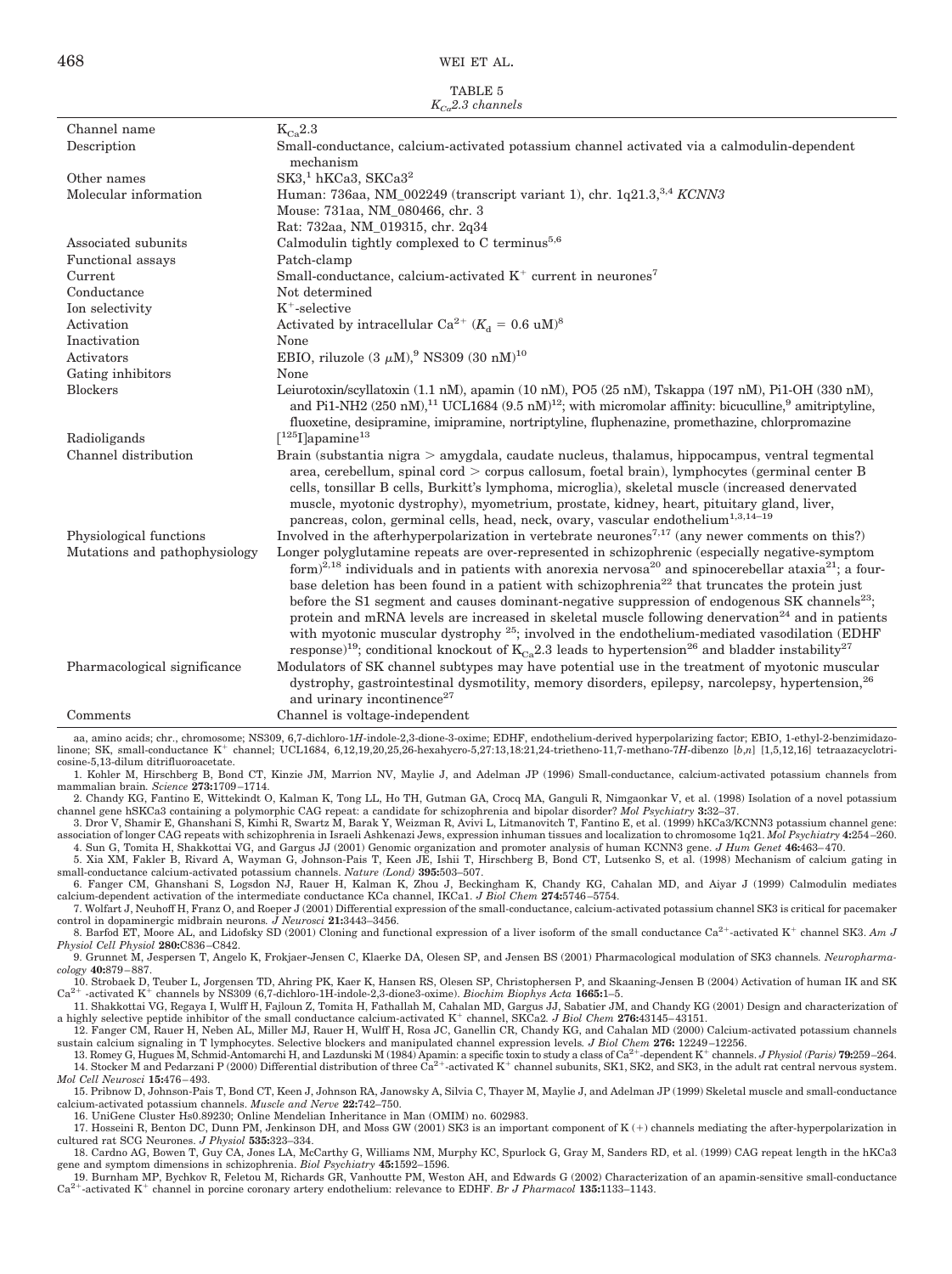20. Koronyo-Hamaoui M, Danziger Y, Frisch A, Stein D, Leor S, Laufer N, Carel C, Fennig S, Minoumi M, Apter A, et al. (2002) Association between anorexia nervosa and the hsKCa3 gene: a family-based and case control study.

21. Figueroa KP, Chan P, Schols L, Tanner C, Riess O, Perlman SL, Geschwind DH, and Pulst SM (2001) Association of moderate polyglutamine tract expansions in the slow calcium-activated potassium channel type 3 with ataxia. *Arch Neurol* **58:**1649 –1653.

22. Bowen T, Williams N, Norton N, Spurlock G, Wittekindt OH, Morris-Rosendahl DJ, Williams H, Brzustowicz L, Hoogendoorn B, Zammit S, Jones G, et al. (2001) Mutation screening of the KCNN3 gene reveals a rare frame shift mutation. *Mol Psychiatry* **6:**259 –260.

23. Miller MJ, Rauer H, Tomita H, Rauer H, Gargus JJ, Gutman GA, Cahalan MD, and Chandy KG (2001) Nuclear localization and dominant-negative suppression by a mutant SKCa3 N-terminal channel fragment identified in a patient with schizophrenia*. J Biol Chem* **276:**27753–27756.

24. Neelands TR, Herson PS, Jacobson D, Adelman JP, and Maylie J (2001) Small-conductance calcium-activated potassium currents in mouse hyperexcitable denervated skeletal muscle. *J Physiol* **536:**397– 407.

25. Kimura T, Takahashi MP, Okuda Y, Kaido M, Fujimura H, Yanagihara T, and Sakoda S (2000) The expression of ion channel mRNAs in skeletal muscles from patients with myotonic muscular dystrophy. *Neurosci Lett* **295:**93–96.

26. Taylor MS, Bonev AD, Gross TP, Eckman DM, Brayden JE, Bond CT, Adelman JP, and Nelson MT (2003) Altered expression of small-conductance Ca<sup>2+</sup>-activated  $K^+$  (SK3) channels modulates arterial tone and blood pressure. *Circ Res* 93:124–131.<br>27. Herrera GM, Pozo MJ, Zvara P, Petkov GV, Bond CT, Adelman JP, and Nelson MT (2003) Urinary bladder instability induced by selecti

small conductance calcium-activated potassium (SK3) channel. *J Physiol* **551:**893–903.

TABLE 6

| $K_{Co}3.1$ channels          |                                                                                                                                                                                                                                                                                                                                                                                                                                                                                                                                                                                                                                                         |  |
|-------------------------------|---------------------------------------------------------------------------------------------------------------------------------------------------------------------------------------------------------------------------------------------------------------------------------------------------------------------------------------------------------------------------------------------------------------------------------------------------------------------------------------------------------------------------------------------------------------------------------------------------------------------------------------------------------|--|
| Channel name                  | $K_{Ca}3.1$                                                                                                                                                                                                                                                                                                                                                                                                                                                                                                                                                                                                                                             |  |
| Description                   | Intermediate-conductance, calcium-activated potassium channel; activated via a calmodulin-<br>dependent mechanism                                                                                                                                                                                                                                                                                                                                                                                                                                                                                                                                       |  |
| Other names                   | SK41, <sup>1</sup> IK1, <sup>2</sup> Gardos channel, $K_{Ca}4$ , <sup>3</sup> IK <sub>Ca</sub> 1 <sup>4</sup>                                                                                                                                                                                                                                                                                                                                                                                                                                                                                                                                           |  |
| Molecular information         | Human: 427aa, NM_002250, chr. 19q13.2, <sup>4,5</sup> KCNN4                                                                                                                                                                                                                                                                                                                                                                                                                                                                                                                                                                                             |  |
|                               | Mouse: 425aa, NM_008433, chr. 7                                                                                                                                                                                                                                                                                                                                                                                                                                                                                                                                                                                                                         |  |
|                               | Rat: 424aa, NM_023021, 1q21                                                                                                                                                                                                                                                                                                                                                                                                                                                                                                                                                                                                                             |  |
| Associated subunits           | Calmodulin tightly complexed to C terminus <sup>6</sup>                                                                                                                                                                                                                                                                                                                                                                                                                                                                                                                                                                                                 |  |
| Functional assays             | Electrophysiology                                                                                                                                                                                                                                                                                                                                                                                                                                                                                                                                                                                                                                       |  |
| Current                       | Gardos channel in erythrocytes, <sup>7</sup> IK current in lymphocytes, <sup>8</sup> fibroblasts <sup>9</sup>                                                                                                                                                                                                                                                                                                                                                                                                                                                                                                                                           |  |
| Conductance                   | $11pS^{1-3,8}$                                                                                                                                                                                                                                                                                                                                                                                                                                                                                                                                                                                                                                          |  |
| Ion selectivity               | $K^+$ (1) > Rb <sup>+</sup> (0.96) > NH <sub>4</sub> <sup>+</sup> (0.17) > Cs <sup>+</sup> (0.07) <sup>8</sup>                                                                                                                                                                                                                                                                                                                                                                                                                                                                                                                                          |  |
| Activation                    | Activated by intracellular Ca <sup>2+</sup> ( $K_d$ = 0.1–0.3 $\mu$ M; $n_H$ = 1.7–4) <sup>1–4,8</sup>                                                                                                                                                                                                                                                                                                                                                                                                                                                                                                                                                  |  |
| Inactivation                  | None                                                                                                                                                                                                                                                                                                                                                                                                                                                                                                                                                                                                                                                    |  |
| Activators                    | EBIO, NS309 (10 nM), <sup>10</sup> DCEBIO (1 $\mu$ M), <sup>11</sup> riluzole (1 $\mu$ M), methylxanthine (theophylline, caffeine,<br>$IBMX)^{12}$                                                                                                                                                                                                                                                                                                                                                                                                                                                                                                      |  |
| Gating inhibitors             | None                                                                                                                                                                                                                                                                                                                                                                                                                                                                                                                                                                                                                                                    |  |
| <b>Blockers</b>               | ChTX (5 nM), <sup>1-4,14,15</sup> maurotoxin (1 nM), <sup>15</sup> 4-phenyl-4H-pyran 11 (8 nM), <sup>16</sup> ICA17043 (11 nM), <sup>17</sup> TRAM-<br>$34(20 \text{ nM})^{14,15}$ ChTX-Glu <sup>13,32</sup> (33 nM), <sup>14,15</sup> ShK (30 nM), <sup>14</sup> clotrimazole (70 nM), <sup>14,15</sup> BgK (172 nM), <sup>14</sup><br>TRAM-3 (520 nM), <sup>15</sup> nitredipine (900 nM), nimodipine (1 $\mu$ M), and nifedipine (4 $\mu$ M), <sup>14</sup> UCL1608 (4<br>$\mu$ M), <sup>18</sup> ketoconazole (30 $\mu$ M) and econazole (12 $\mu$ M), <sup>14,15</sup> cetiedil, <sup>18</sup> TEA (24 mM) <sup>14</sup>                           |  |
| Radioligands                  | None                                                                                                                                                                                                                                                                                                                                                                                                                                                                                                                                                                                                                                                    |  |
| Channel distribution          | Placenta, prostate, erythrocytes, <sup>19</sup> lymphocytes, <sup>3,4</sup> microglia, liver, foetal liver, pancreas,<br>hematopoietic stem cells, fibroblasts, <sup>9</sup> HL60, colon, Paneth cells, <sup>20</sup> melanomas, <sup>21</sup> proliferating<br>smooth muscle cells, $22$ vascular endothelium, $23$ lung and colonic endothelium                                                                                                                                                                                                                                                                                                       |  |
| Physiological functions       | $K_{Ca}$ 3.1 is involved in volume regulation in erythrocytes <sup>19,24</sup> ; its expression is up-regulated during<br>activation of lymphocytes, and specific blockers suppress lymphocyte <sup>4,8,25,26</sup> and vascular smooth<br>muscle cell proliferation <sup>22</sup> ; $K_{Ca}3.1$ is involved in EDHF-mediated vasodilatation <sup>23</sup> and in<br>angiogenesis $27,28$                                                                                                                                                                                                                                                               |  |
| Mutations and pathophysiology | T lymphocytes and erythrocytes from $K_{C_8}3.1$ knockout mouse show sever defect in volume regulation <sup>29</sup>                                                                                                                                                                                                                                                                                                                                                                                                                                                                                                                                    |  |
| Pharmacological significance  | $K_{Ca}$ 3.1 blocker ICA17043 is in clinical trials for sickle cell anemia <sup>24</sup> ; $K_{Ca}$ 3.1 blockers are of potential use<br>for the treatment of diarrhea <sup>30</sup> and as immunosuppressants <sup>14,31</sup> ; TRAM-34 has been shown to treat<br>EAE in mice <sup>32</sup> and prevent restenosis in rats <sup>22</sup> and angiogenesis in mice <sup>28</sup> ; K <sub>Ca</sub> 3.1 blockers reduce<br>experimental brain oedema and attenuate traumatic brain injury <sup>33</sup> ; $K_{Ca}$ 3.1 openers are considered as<br>potential therapeutics for cystic fibrosis and chronic obstructive pulmonary disease <sup>11</sup> |  |
| Comments                      | Voltage-independent calmodulin is also involved in trafficking <sup>34</sup> ; intron-exon structure shared with<br>$K_{Ca}$ 2.1– $K_{Ca}$ 2.3 (SK channels)                                                                                                                                                                                                                                                                                                                                                                                                                                                                                            |  |

aa, amino acids; chr., chromosome; NS309, 6,7-dichloro-1*H*-indole-2,3-dione-3-oxime; IK, intermediate-conductance K<sup>+</sup> channel; EBIO, 1-ethyl-2-benzimidazolinone; DCEBIO, 5,6-dichloro-1-ethyl-1,3-dihydro-2*H*-benzimidazol-2-one; ChTX, charybdotoxin; ShK, ShK toxin, a potassium channel blocker from the sea anemone *Stichodactyla helianthus*; BgK, BgK toxin, a potassium channel blocker from the sea anemone *Bunodosoma granulifera*; EAE, experimental autoimmune encephalomyelitis; SK, small-conductance K<sup>+</sup> channel; ICA17043, bis(4-fluorophenyl)phenyl acetamide; UCL1608, 1-[(9-benzyl)fluoren-9-yl]-4-(hexahydro-1*H*-azepin-1-yl)but-2-yne hydrogen oxalate; IBMX, 3-isobutyl-1-methylxanthine; TEA, tetraethylammonium; EDHF, endothelium-derived hyperpolarizing factor.<br>1. Joiner WJ, Wang LY, Tang MD, and Kaczmarek LK (1997) hSK4, a member of a novel subfamily of calcium-ac

**94:**11013–11018.

2. Ishii TM, Silvia C, Hirschberg B, Bond CT, Adelman JP, and Maylie J (1997) A human intermediate conductance calcium-activated potassium channel*. Proc Natl Acad Sci USA* **94:**11651–11656.

3. Logsdon NJ, Kang J, Togo JA, Christian EP, and Aiyar J (1997) A novel gene, hKCa4, encodes the calcium-activated potassium channel in human T lymphocytes*. J Biol Chem* **272:**32723–32726.

4. Ghanshani S, Wulff H, Miller MJ, Rohm H, Neben A, Gutman GA, Cahalan MD, and Chandy KG (2000) Up-regulation of the IKCa1 potassium channel during T-cell activation. Molecular mechanism and functional consequences*. J Biol Chem* **275:**37137–37149.

5. Ghanshani S, Coleman M, Gustavsson P, Wu AC, Gargus JJ, Gutman GA, Dahl N, Mohrenweiser H, and Chandy KG (1998) Human calcium-activated potassium channel gene KCNN4 maps to chromosome 19q13.2 in the region deleted in diamond-black fan anemia*. Genomics* **51:**160 –161. 6. Fanger CM, Ghanshani S, Logsdon NJ, Rauer H, Kalman K, Zhou J, Beckingham K, Chandy KG, Cahalan MD, and Aiyar J (1999) Calmodulin mediates

calcium-dependent activation of the intermediate conductance KCa channel, IKCa1. *J Biol Chem* **274:**5746 –5754.

7. Gardos G (1958) The function of calcium in the potassium permeability of human erythrocytes. *Biochim Biophys Acta* **30:**653– 654.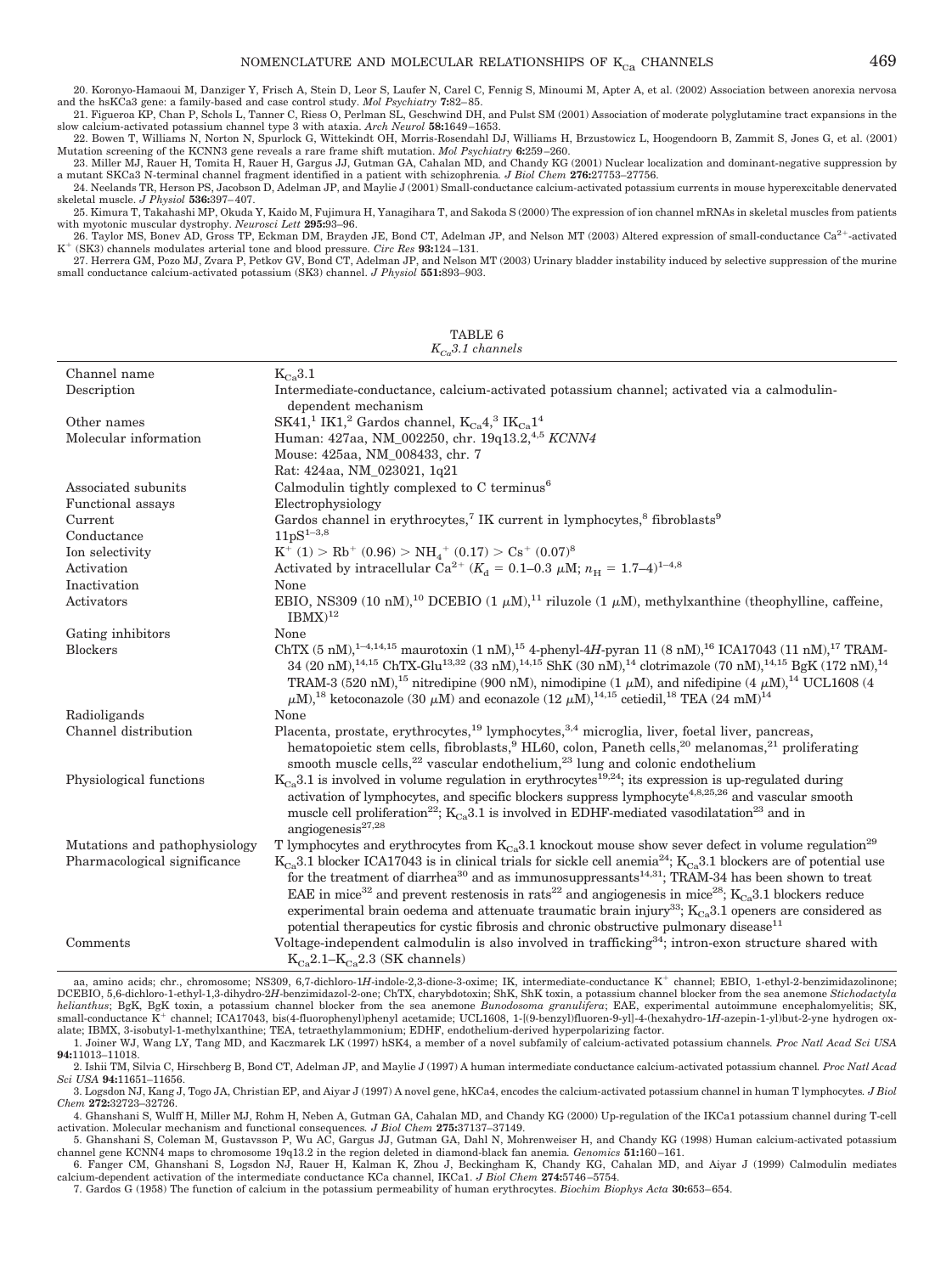8. Grissmer S, Nguyen AN, and Cahalan MD (1993) Calcium-activated potassium channels in resting and activated human T lymphocytes. Expression levels, calcium dependence, ion selectivity, and pharmacology. *J Gen Physiol* **102:**601– 630.

9. Pena TL, Chen SH, Konieczny SF, and Rane SG (2000) Ras/MEK/ERK up-regulation of the fibroblast  $K_{Ca}$  channel FIK is a common mechanism for basic fibroblast growth factor and transforming growth factor-beta suppression

growth factor and transforming growth factor-beta suppression of myogenesis. *J Biol Chem* 275:13677–13682.<br>10. Strobaek D, Teuber L, Jorgensen TD, Ahring PK, Kaer K, Hansen RS, Olesen SP, Christophersen P, and Skaaning-Je

11. Singh S, Syme CA, Singh AK, Devor DC, and Bridges RJ (2001) Benzimidazolone activators of chloride secretion: potential therapeutics for cystic fibrosis and chronic obstructive pulmonary disease. *J Pharmacol Exp Ther* **296:**600 – 611.

12. Schroder RL, Jensen BS, Strobaek D, Olesen SP, and Christophersen P (2000) Activation of the human, intermediate-conductance,  $Ca^{2+}$ -activated K<sup>+</sup> channel by methylxanthines. *Pflugers Arch Eur J Physiol* **440:**809 – 818.

13. Rauer H, Lanigan MD, Pennington MW, Aiyar J, Ghanshani S, Cahalan MD, Norton RS, and Chandy KG (2000) Structure-guided transformation of charybdotoxin yields an analog that selectively targets  $Ca^{2+}$ -activated over voltage-gated  $K^+$  channels. *J Biol Chem* 275:1201–1208.

14. Chandy KG, Wulff H, Beeton C, Pennington M, Gutman GA, and Cahalan MD (2004) K<sup>+</sup> channels as targets for specific immunomodulation. *Trends Pharmacol Sci* 25:280-289. 15. Wulff H, Miller MJ, Haensel W, Grissmer S, Cahalan MD, and Chandy KG (2000) Design of a potent and selective inhibitor of the intermediate-conductance  $Ca^{2+}$ -activated K<sup>+</sup> channel IKCa1: a potential immunosuppressan Ca2-activated K channel, IKCa1: a potential immunosuppressant*. Proc Natl Acad Sci USA* **97:**8151– 8156.

16. Urbahns K, Horvath E, Stasch JP, and Mauler F (2003) 4-Phenyl-4H-pyrans as IK (Ca) channel blockers. *Bioorg Med Chem Lett* **13:**2637–2639.

17. Stocker JW, De Franceschi L, McNaughton-Smith GA, Corrocher R, Beuzard Y, and Brugnara C (2003) ICA-17043, a novel Gardos channel blocker, prevents sickled red blood cell dehydration in vitro and in vivo in SAD mice. *Blood* **101:**2412–2418.

18. Roxburgh CJ, Ganellin CR, Athmani S, Bisi A, Quaglia W, Benton DC, Shiner MA, Malik-Hall M, Haylett DG, and Jenkinson DH (2001) Synthesis and structure-activity relationships of cetiedil analogues as blockers of the Ca<sup>2+</sup>-activated K<sup>+</sup> permeability of erythrocytes. *J Med Chem* 44:3244-3253.

19. Vandorpe DH, Shmukler BE, Jiang L, Lim B, Maylie J, Adelman JP, de Franceschi L, Cappellini MD, Brugnara C, and Alper SL (1998) cDNA cloning and functional characterization of the mouse Ca<sup>2+</sup>-gated K<sup>+</sup> channel, mIK1

20. Ayabe T, Wulff H, Darmoul D, Cahalan MD, Chandy KG, and Ouellette AJ (2002) Modulation of mouse Paneth cell alpha-defensin secretion by mIKCa1, a<br><sup>2+-</sup>activated, intermediate conductance potassium channel. *J Biol Chem*  $Ca^{2+}$ 

21. Meyer R, Schonherr R, Gavrilova-Ruch O, Wohlrab W, and Heinemann SH (1999) Identification of *ether a go-go* and calcium-activated potassium channels in human melanoma cells. *J Membr Biol* **171:**107–115.

22. Kohler R, Wulff H, Eichler I, Kneifel M, Neumann D, Knorr A, Grgic I, Kampfe D, Si H, Wibawa J, et al. (2003) Blockade of the intermediate-conductance calcium-activated potassium channel as a new therapeutic strategy for restenosis *Circulation* **108:**1119 –1125.

23. Eichler I, Wibawa J, Grgic I, Knorr A, Brakemeier S, Pries AR, Hoyer J, and Kohler R (2003) Selective blockade of endothelial Ca<sup>2+</sup>-activated small- and intermediate-conductance K<sup>+</sup>-channels suppresses EDHF-mediated vasodilation. *Br J Pharmacol* 138:594-601.

24. Brugnara C, Gee B, Armsby CC, Kurth S, Sakamoto M, Rifai N, Alper SL, and Platt OS (1996) Therapy with oral clotrimazole induces inhibition of the Gardos channel and reduction of erythrocyte dehydration in patients with sickle cell disease. *J Clin Investig* **97:**1227–1234.

25. Jensen BS, Odum N, Jorgensen NK, Christophersen P, and Olesen SP (1999) Inhibition of T cell proliferation by selective block of Ca (2+)-activated K (+) channels. *Proc Natl Acad Sci USA* **96:**10917–10921.

26. Khanna R, Chang MC, Joiner WJ, Kaczmarek LK, and Schlichter LC (1999) hSK4/hIK1, a calmodulin-binding K<sub>Ca</sub> channel in human T lymphocytes. Roles in proliferation and volume regulation*. J Biol Chem* **274:**14838 –14849.

27. Kohler R, Degenhardt C, Kuhn M, Runkel N, Paul M, and Hoyer J (2000) Expression and function of endothelial Ca<sup>2+</sup>-activated K<sup>+</sup> channels inhuman mesenteric artery: a single-cell reverse transcriptase-polymerase chain reaction and electrophysiological study in situ. *Circ Res* **87:**496 –503.

28. Grgic I, Eichler I, Heinau P, Si H, Brakemeier S, Hoyer J, and Kohler R (2005) Selective blockade of the intermediate-conductance  $Ca^{2+}$ -activated K<sup>+</sup> channel suppresses proliferation of microvascular and macrovascular endothelial cells and angiogenesis in vivo. *Arterioscler Thromb Vasc Biol* **25:**704 –709. 29. Begenisich T, Nakamoto T, Ovitt CE, Nehrke K, Brugnara C, Alper SL, and Melvin JE (2004) Physiological roles of the intermediate conductance, Ca<sup>2+</sup>-

activatedpotassium channel Kcnn4*. J Biol Chem* **279:**47681– 47687. 30. Rufo PA, Merlin D, Riegler M, Ferguson-Maltzman MH, Dickinson BL, Brugnara C, Alper SL, and Lencer WI (1997) The antifungal antibiotic, clotrimazole, inhibits

chloride secretion by human intestinal T84 cells via blockade of distinct basolateral  $K^+$  conductances. Demonstration of efficacy in intact rabbit colon and in an in vivo mouse model of cholera. *J Clin Investig* **100:**3111–3120.

31. Coghlan MJ, Carrol WA, and Gopalakrishnan M (2001) Recent developments in the biology and medicinal chemistry of potassium channel modulators: update from a decade of progress. *J Med Chem* **44:**1–27.

32. Reich EP, Cui L, Yang L, Pugliese-Sivo C, Golovko A, Petro M, Vassileva G, Chu I, Nomeir AA, Zhang LK, et al. (2005) Blocking ion channel KCNN4 alleviates the symptoms of experimental autoimmune encephalomyelitis in mice. *Eur J Immunol* **35:**1027–1036.

33. Mauler F, Hinz V, Horvath E, Schuhmacher J, Hofmann HA, Wirtz S, Hahn MG, and Urbahns K (2004) Selective intermediate/small-conductance calcium-activated potassium channel (KCNN4) blockers are potent and effective therapeutics in experimental brain oedema and traumatic brain injury caused by acute subdural haematoma. *Eur J Neurosci* **20:**1761–1768.

34. Joiner WJ, Khanna R, Schlichter LC, and Kaczmarek LK (2001) Calmodulin regulates assembly and trafficking of SK4/IK1 Ca<sup>2+</sup>-activated K<sup>+</sup> channels. *J Biol Chem* **276:**37980 –37985.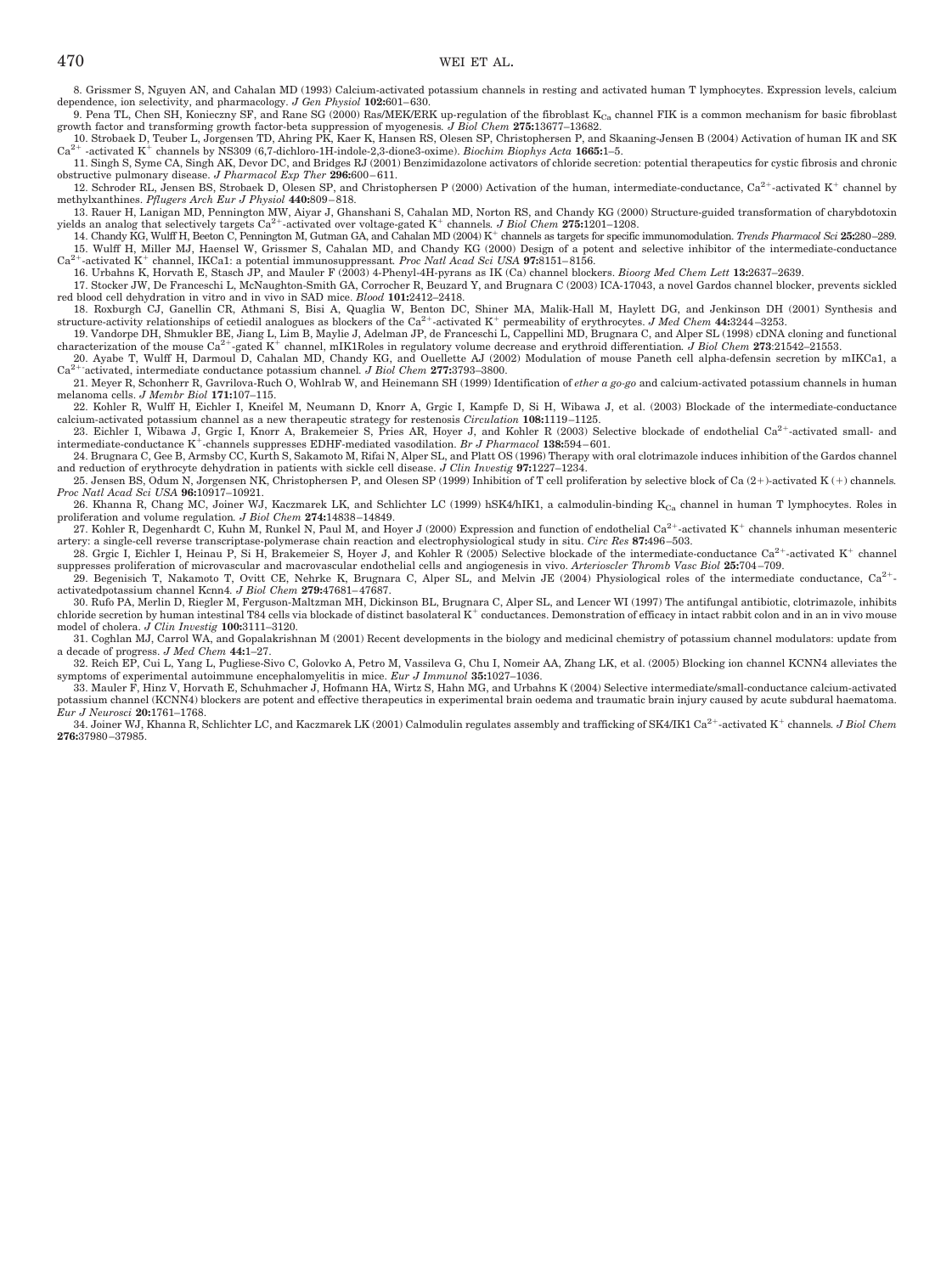| $K_{c,a}$ 4.1 channels        |                                                                                                                                                                                                                                                                                                                                                                         |  |
|-------------------------------|-------------------------------------------------------------------------------------------------------------------------------------------------------------------------------------------------------------------------------------------------------------------------------------------------------------------------------------------------------------------------|--|
| Channel name                  | $K_{Ca}4.1$                                                                                                                                                                                                                                                                                                                                                             |  |
| Description                   | Sodium-activated potassium channel, rat (Slack) ortholog gated by voltage and synergistically by<br>internal $Na+$ and $CI-$                                                                                                                                                                                                                                            |  |
| Other names                   | Slack, Slo2.2, KCNT1                                                                                                                                                                                                                                                                                                                                                    |  |
| Molecular information         | Human: 1256aa NM_020822, chr. 9q34.3, KCNT1                                                                                                                                                                                                                                                                                                                             |  |
|                               | Mouse: $XM_622105$ (predicted), chr. 2                                                                                                                                                                                                                                                                                                                                  |  |
|                               | Rat: 1237aa, NM_021853, chr. 3p13                                                                                                                                                                                                                                                                                                                                       |  |
| Associated subunits           | Heteromeric association between rat Slack and Slo1, <sup>3</sup> no $\beta$ -subunits identified                                                                                                                                                                                                                                                                        |  |
| Functional assays             | Voltage-clamp, patch-clamp                                                                                                                                                                                                                                                                                                                                              |  |
| Current                       | $K^+$ -selective                                                                                                                                                                                                                                                                                                                                                        |  |
| Conductance                   | 25-65pS (Slack), $360-180pS$ (Slack/Slo1 heteromeric channels) <sup>3</sup> ; 88pS (80 mM symmetric K <sup>+</sup> ),<br>165pS (160 mM symmetric K <sup>+</sup> ), prominent multiple subconductance states $(Slack)^6$                                                                                                                                                 |  |
| Ion selectivity               | $K^+$ -selective                                                                                                                                                                                                                                                                                                                                                        |  |
| Activation                    | Gated by voltage (weakly voltage-sensitive) and synergistically by internal $Na^+$ and $CI^-$ (half-<br>maximal Na <sup>+</sup> activation [Na <sup>+</sup> ] <sub>0.5</sub> = 15 mM with 160 mM CI <sup>-</sup> ; half-maximal CI <sup>-</sup> activation<br>$[Cl^{-}]_{0.5} = 8.1$ mM with 80 mM Na <sup>+</sup> ) <sup>6</sup>                                       |  |
| Inactivation                  | None                                                                                                                                                                                                                                                                                                                                                                    |  |
| Activators                    | None                                                                                                                                                                                                                                                                                                                                                                    |  |
| <b>Blockers</b>               | TEA, >60% block by 20 mM <sup>2</sup> ; quindine, >90% block by 1.0 mM <sup>2</sup>                                                                                                                                                                                                                                                                                     |  |
| Gating inhibitors             | Intracellular Ca <sup>+2</sup> (5-fold reduction of NP <sub>0</sub> increasing Ca <sup>2+</sup> from 0-3 $\mu$ M) <sup>3</sup>                                                                                                                                                                                                                                          |  |
| Radioligands                  | None                                                                                                                                                                                                                                                                                                                                                                    |  |
| Channel distribution          | Brain, testis, kidney (mouse $Slo2.2$ ) <sup>6</sup> ; brain [brainstem (red nucleus, oculomotor nucleus,<br>mesencephalic trigeminal, trapezoid nucleus, gigantocellularius, vestibular nucleus), olfactory<br>bulb, frontal cortex, hippocampus], kidney, testis $(rat Slack)^1$ ; neuronal immunohistochemical<br>staining observed in cell bodies and axonal tracts |  |
| Physiological functions       | Not established                                                                                                                                                                                                                                                                                                                                                         |  |
| Mutations and pathophysiology | Not established; C. elegans slo-2 loss-of-function mutants hypersensitive to hypoxic death <sup>5,6</sup>                                                                                                                                                                                                                                                               |  |
| Pharmacological significance  | Not established; native $K_{Na}$ channels proposed to protect against hypoxic insult in cardiac muscles <sup>4</sup>                                                                                                                                                                                                                                                    |  |
| Comments                      | No published functional expression data for the human ortholog                                                                                                                                                                                                                                                                                                          |  |

aa, amino acids; chr., chromosome; TEA, tetraethylammonium.

1. Bhattacharjee A, Gan L, and Kaczmarek LK (2002) Localization of the Slack potassium channel in the rat central nervous system. *J Comp Neurol* **454:**241–254. 2. Bhattacharjee A, Joiner WJ, Wu M, Ynag Y, Sigworth FJ, and Kaczmarek LK (2003) Slick (Slo2.1), a rapidly-gated sodium-activated potassium channel inhibited by

ATP. *J Neurosci* **23:**11681–11691.

3. Joiner WJ, Tang MD, Wang LY, Dworetzky SI, Boissard CG, Gan L, Gribkoff VK, and Kaczmarek LK (1998) Formation of intermediate-conductance-activated potassium channels by interaction of Slack and Slo subunits. *Nat Neur* 

**309:**354 –356.

5. Yuan A, Dourado M, Butler A, Walton N, Wei A, and Salkoff L (2000) SLO-2, A K channel with an unusual CI dependence. *Nat Neurosci* **3:**771–779. 6. Yuan A, Santi CM, Wei A, Wang Z-W, Pollak K, Nonet M, Kaczmarek L, Crowder CM, and Salkoff L (2003) The sodium-activated potassium channel is encoded by a member of the *Slo* gene family. *Neuron* **37:**765–773.